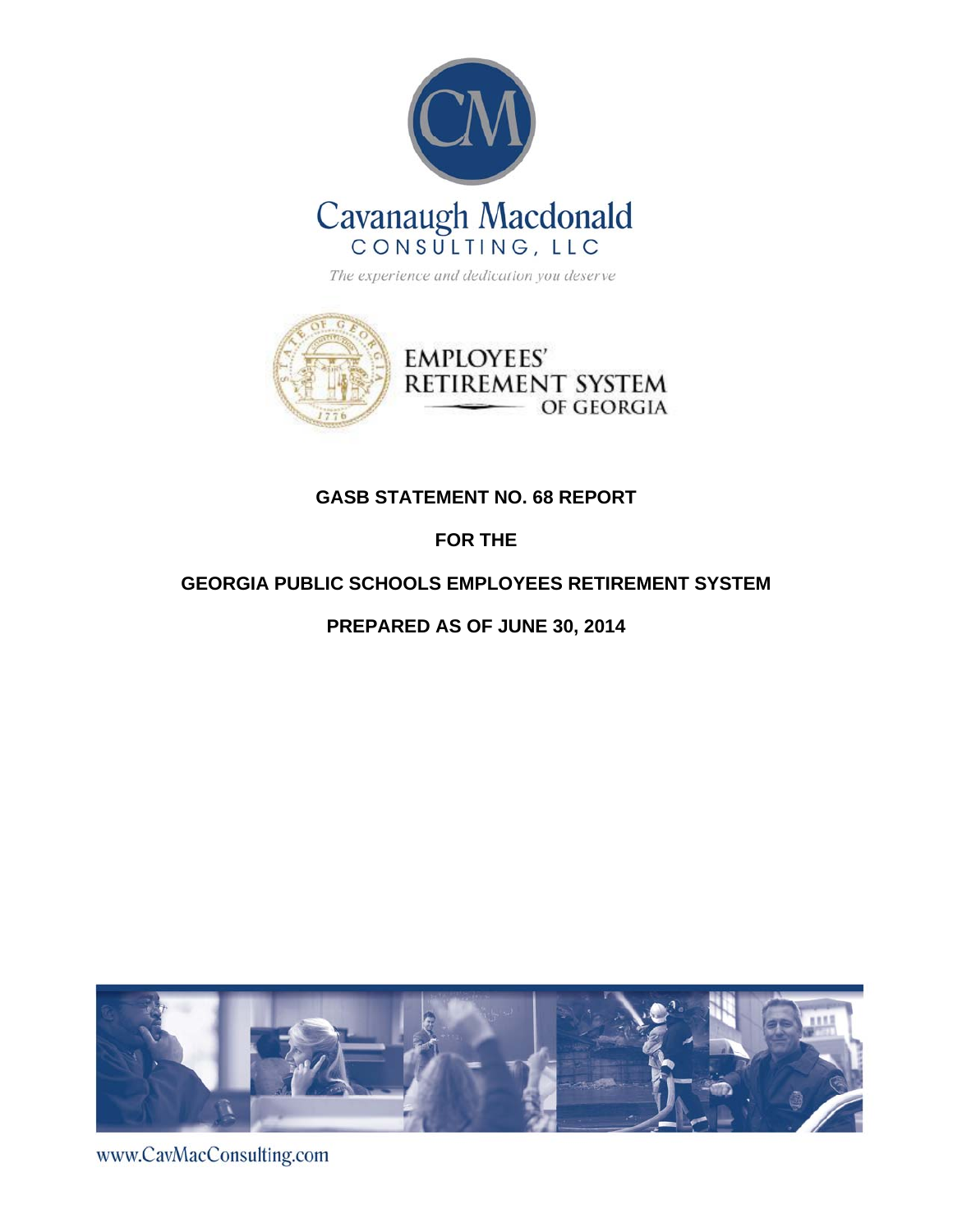

June 4, 2015

Board of Trustees Georgia Public Schools Employees Retirement System Suite 100, Two Northside 75 Atlanta, GA 30318

Ladies and Gentlemen:

Presented in this report is information to assist the Georgia Public School Employees Retirement System (PSERS) in meeting the requirements of the Governmental Accounting Standards Board (GASB) Statement No. 68 and to identify the information to be provided by the actuary, Cavanaugh Macdonald Consulting (CMC). The information is presented for the period ending June 30, 2014 (the Measurement Date).

GASB Statement Number 68 establishes accounting and financial reporting requirements for governmental employers that provide pension benefits to their employees through a trust.

The annual actuarial valuation used as a basis for much of the information presented in this report, including the Net Pension Liability, was performed as of June 30, 2013. The valuation was based upon data, furnished by the Retirement System staff, for active, inactive and retired members along with pertinent financial information.

The actuarial calculations were performed by qualified actuaries according to generally accepted actuarial procedures and methods. The calculations are based on the current provisions of the System, and on actuarial assumptions that are internally consistent and individually reasonable based on the actual experience of the System. In addition, the calculations were completed in compliance with the laws governing the System and, in our opinion, meet the requirements of GASB 68. The undersigned are members of the American Academy of Actuaries and meet the Qualification Standards of the American Academy of Actuaries to render the actuarial opinion contained herein.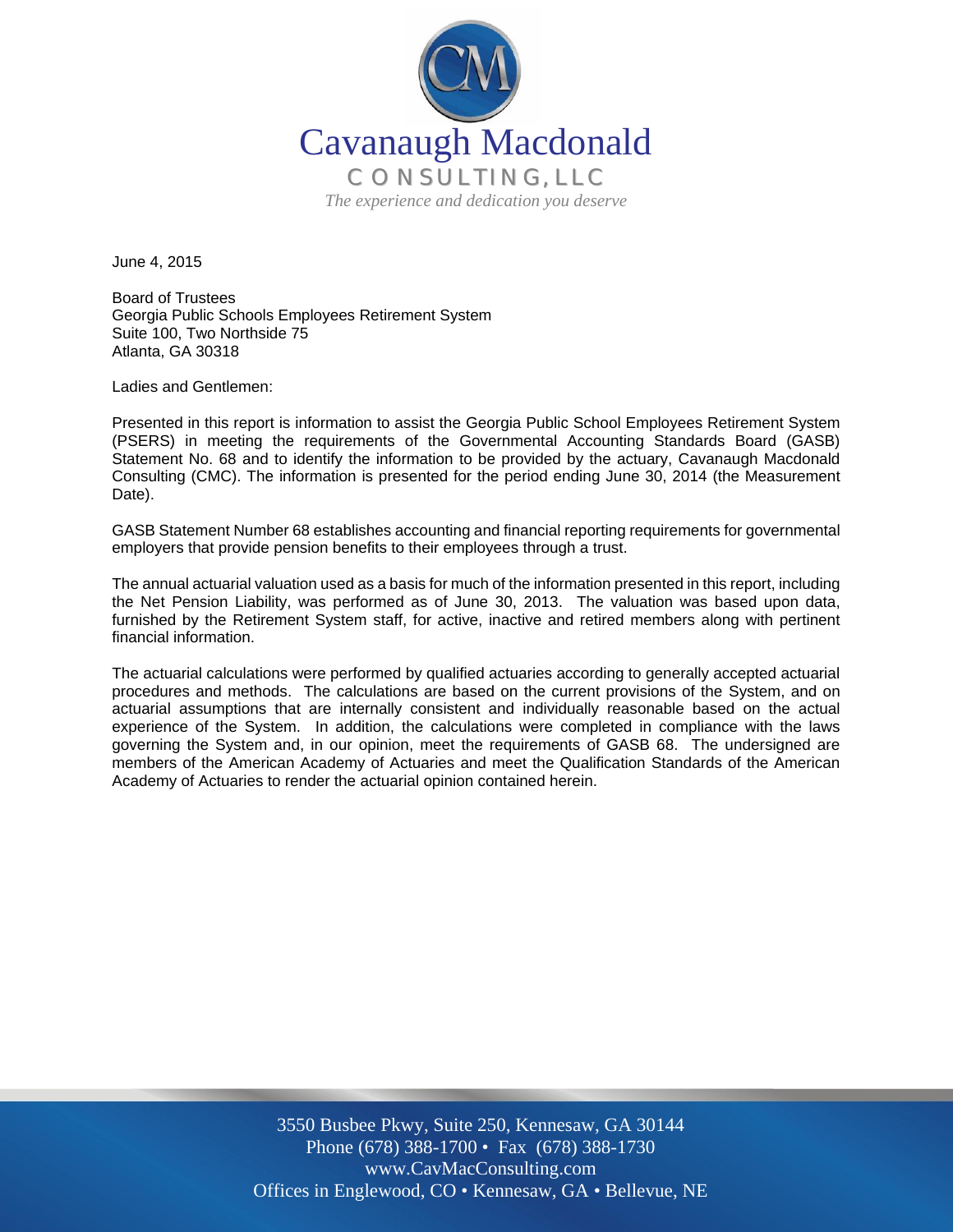

Board of Trustees June 4, 2015 Page 2

These results are only for financial reporting and may not be appropriate for funding purposes or other types of analysis. Calculations for purposes other than satisfying the requirements of GASB 67 and GASB 68 may produce significantly different results. Future actuarial results may differ significantly from the current results presented in this report due to such factors as changes in plan experience or changes in economic or demographic assumptions.

Sincerely yours,

Und Muliti

Edward A. Macdonald, ASA, FCA, MAAA Cathy Turcot President **President** Principal and Managing Director

Edward J. Hockel

Edward J. Koebel, EA, FCA, MAAA Principal and Consulting Actuary

atty Twicot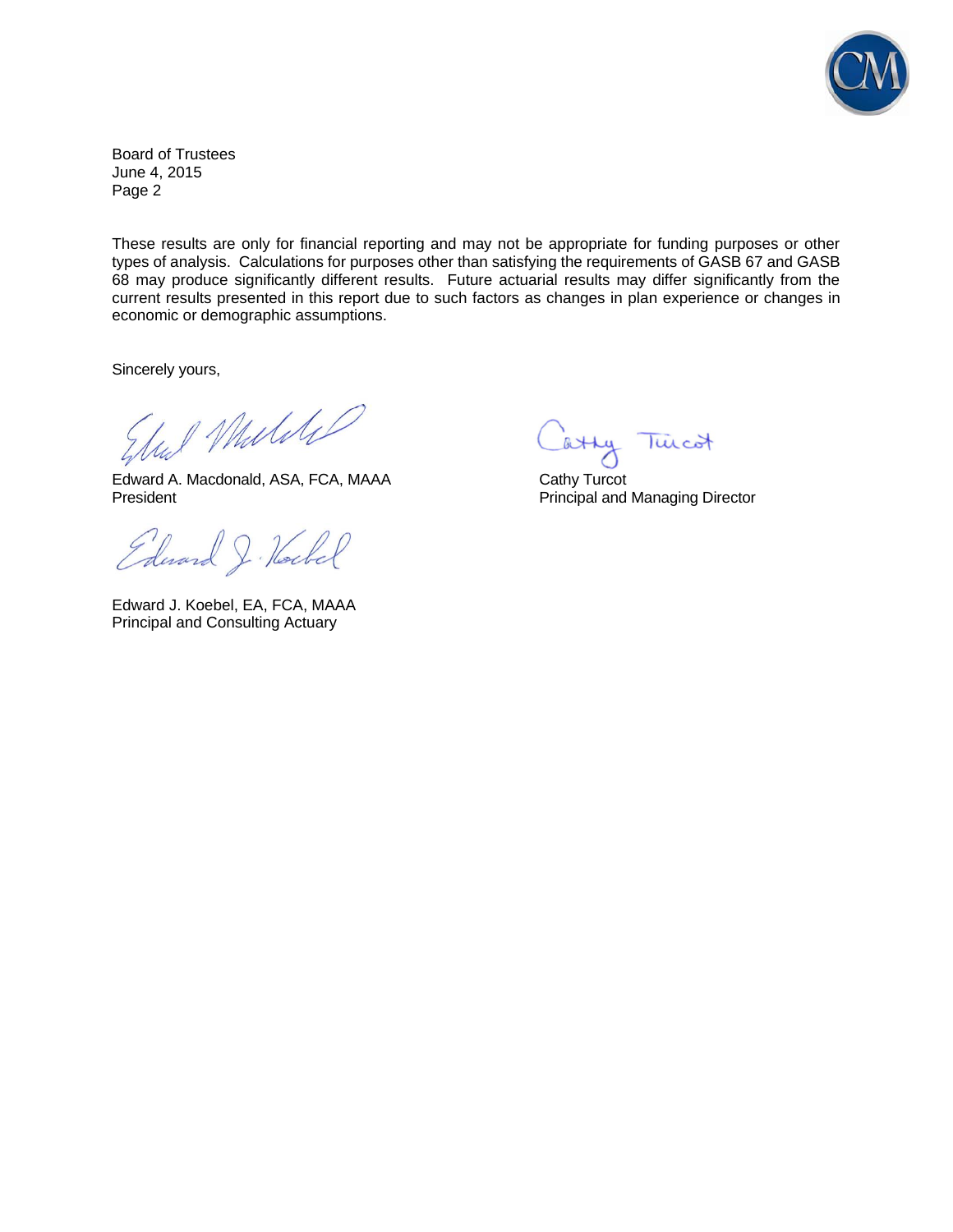

# **TABLE OF CONTENTS**

| <b>Section</b> | Item                                      | Page No. |
|----------------|-------------------------------------------|----------|
| $\mathbf{I}$   | Introduction                              |          |
| $\mathbf{I}$   | <b>Summary of Principal Results</b>       | 3        |
| Ш              | Notes to Financial Statements             | 4        |
| <b>IV</b>      | <b>Collective Pension Expense</b>         | 7        |
| V              | <b>Required Supplementary Information</b> | 9        |

# **Schedule**

| A | Schedule of Employer Allocations               | 10 |
|---|------------------------------------------------|----|
| B | Schedule of Pension Amounts by Employer        | 15 |
| C | <b>Summary of Main Plan Provisions</b>         | 20 |
| D | Statement of Actuarial Assumptions and Methods | 22 |
| E | Funding Policy of the PSERS Board of Trustees  | 25 |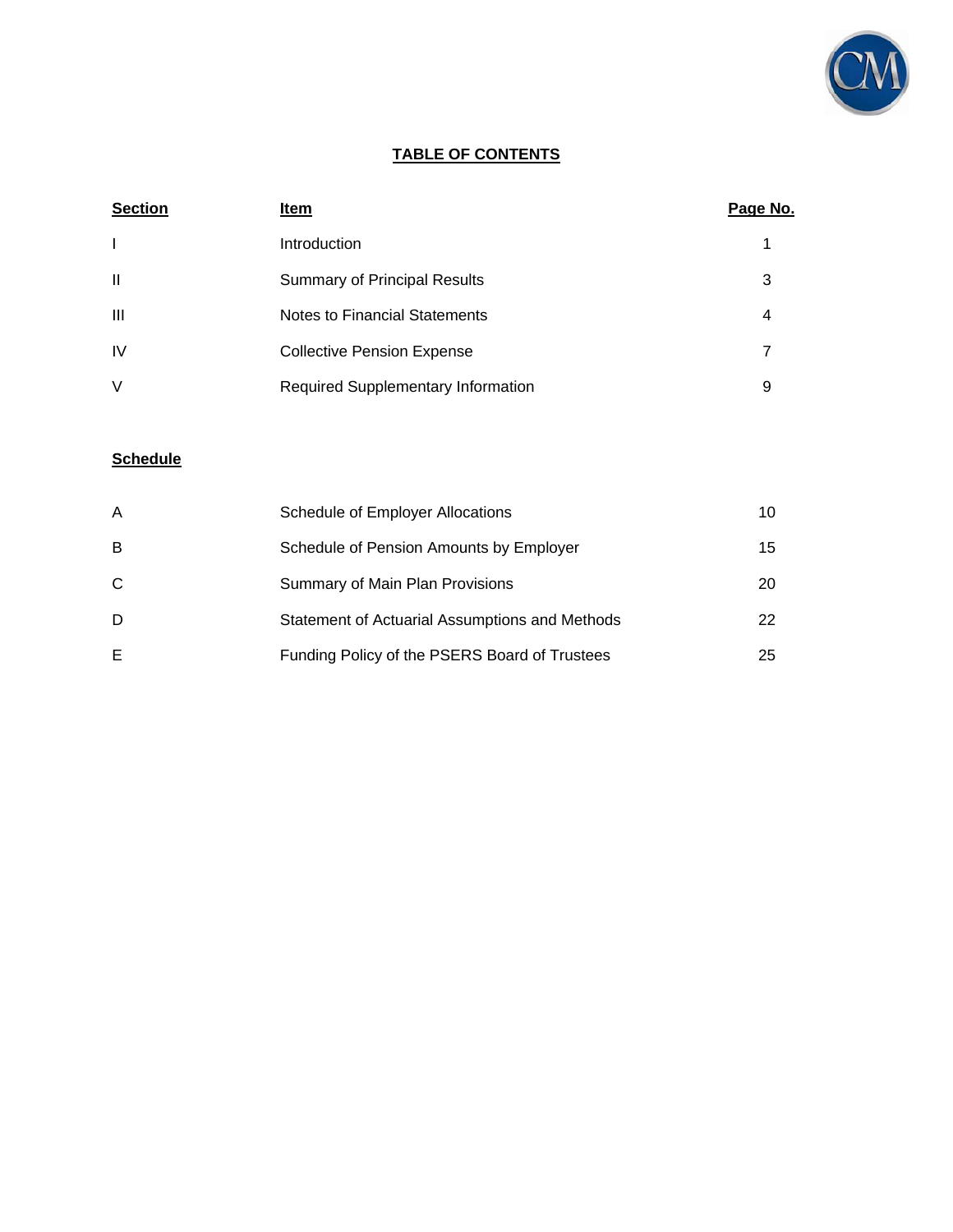

#### **REPORT OF THE ANNUAL GASB STATEMENT NO. 68 REQUIRED INFORMATION FOR THE EMPLOYERS PARTCIPATING IN THE GEORGIA PUBLIC SCHOOLS EMPLOYEES RETIREMENT SYSTEM**

### **PREPARED AS OF JUNE 30, 2014**

### **SECTION I – INTRODUCTION**

The Governmental Accounting Standards Board issued Statement No. 68 (GASB 68), *"Accounting and Financial Reporting For Pensions"* in June 2012. GASB 68's effective date is for an employer's fiscal year beginning after June 15, 2014. The Georgia Public Schools Employees Retirement System (PSERS) is a cost-sharing multiple employer defined benefit pension plan.

This report, prepared as of June 30, 2014 (the Measurement Date), presents information to assist the employers participating in PSERS in meeting the requirements of GASB 68 for the fiscal year ending June 30, 2015 (Reporting Date). Much of the material provided in this report is based on the data, assumptions and results of the annual actuarial valuation of PSERS as of June 30, 2013. The results of that valuation were detailed in a report dated April 17, 2014.

GASB 68 replaces GASB 27, and represents a significant departure from the requirements of the prior statement. GASB 27 required employers providing benefits through pension plans to report items consistent with the results of the plan's actuarial valuations, as long as those valuations met certain parameters. GASB 68 creates disclosure and reporting requirements that may or may not be consistent with the basis used for funding the Plan.

Two major changes in GASB 68 are the requirements to include a proportionate share of a Net Pension Liability (NPL) and to recognize a proportionate share of a Pension Expense (PE) in the financial statements of each of the participating employers and non-employer contributing entities.

The NPL shown in the GASB Statement No. 67 Report for the Georgia Public Schools Employees Retirement System prepared as of June 30, 2014 and submitted September 9, 2014 is the collective NPL used for purposes of GASB 68. Please refer to that report for the derivation of the collective NPL.

Pension Expense includes amounts for service cost (the normal cost under the Entry Age Normal actuarial cost method for the year), interest on the Total Pension Liability (TPL), changes in benefit structure, amortization of increases/decreases in liability due to actuarial experience and actuarial assumption changes, and amortization of investment gains/losses. The actuarial experience and assumption change impacts are amortized over the average expected remaining service life of the Plan membership as of the Measurement Date, and investment gains/losses are amortized over five years. The development of the collective PE is shown in Section IV.

The unamortized portions of each year's experience, assumption changes and investment gains/losses are used to develop deferred inflows and outflows, which also must be included in the employer's and nonemployer contributing entities' financial statements. The development of the collective deferred inflows and outflows is shown in Section IV.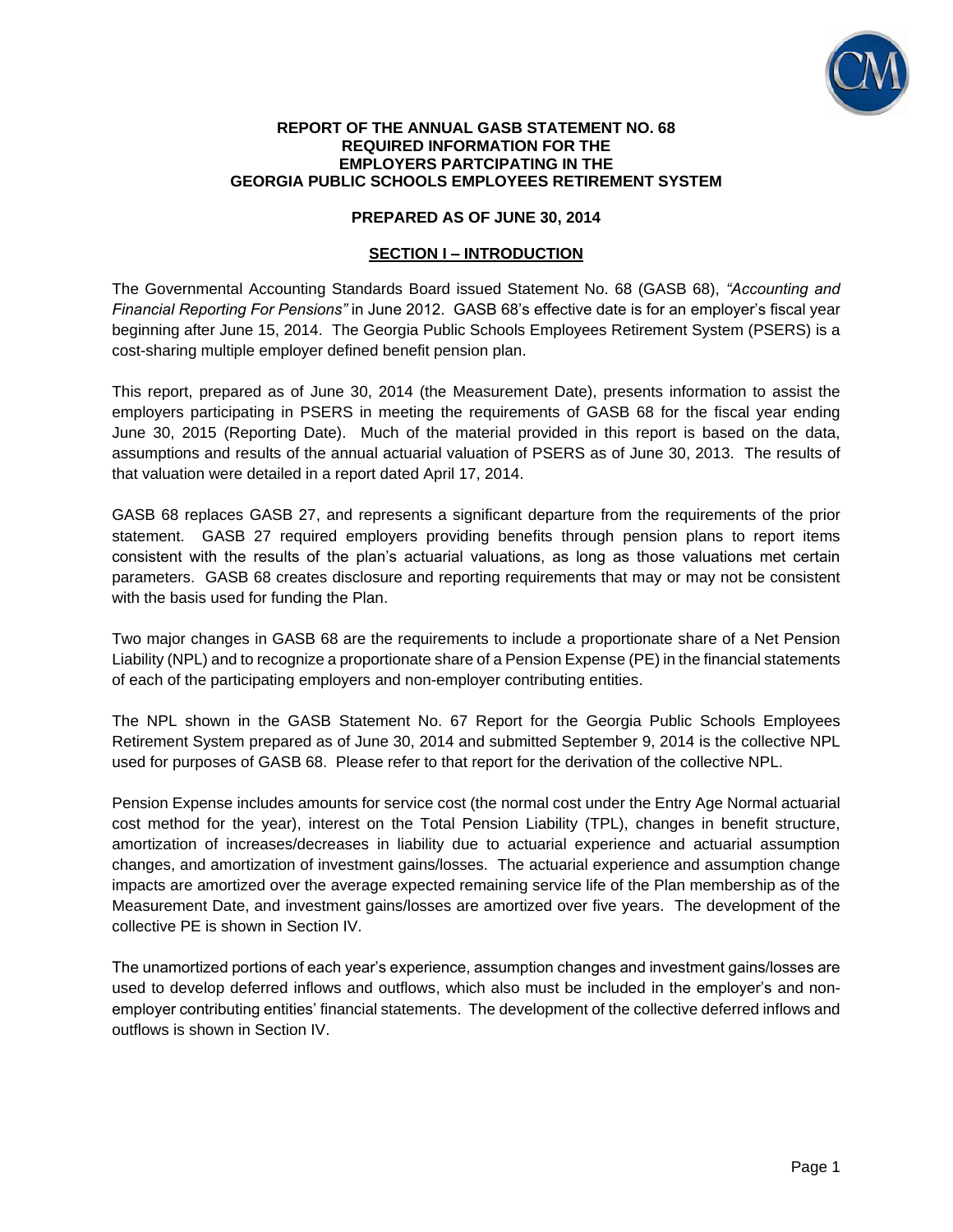

These collective amounts have been allocated based on employer contributions made to PSERS during the measurement period to determine the proportionate share associated with each participating employer. The State makes all contributions to PSERS on behalf of employees of the participating districts. Therefore, these employers are considered to be in a special funding situation as defined by GASB 68 and the State is treated as a non-employer contributing entity in PSERS. Since the districts do not contribute directly to the PSERS, there is no NPL or deferred inflows or outflows to report in the financial statements of the districts, However, the notes to the financial statements must disclose the portion of the non-employer contributing entities' total proportionate share of the collective NPL that is associated with the employer, In addition, each district must recognize the total PE associated with the district as well as revenue in an amount equal to the non-employer contributing entities' total proportionate share of the collective PE associated with the district.

Schedule A of this report shows the total amount of employer contributions from the State as support provided to the districts for the year ending June 30, 2014. Schedule A also shows the proportionate share percentages that have been determined based on these contributions.

Based on these percentages we have determined the proportionate share amounts of the NPL associated with each participating employer and the employer PE and revenue for State support for each participating employer. These amounts are shown in Schedule B.

Section II of this report is a summary of the principal results of the collective amounts under GASB 68. Section III provides the results of all the necessary calculations, presented in the order laid out in GASB 68 for note disclosure and Section V shows the Required Supplementary Information (RSI).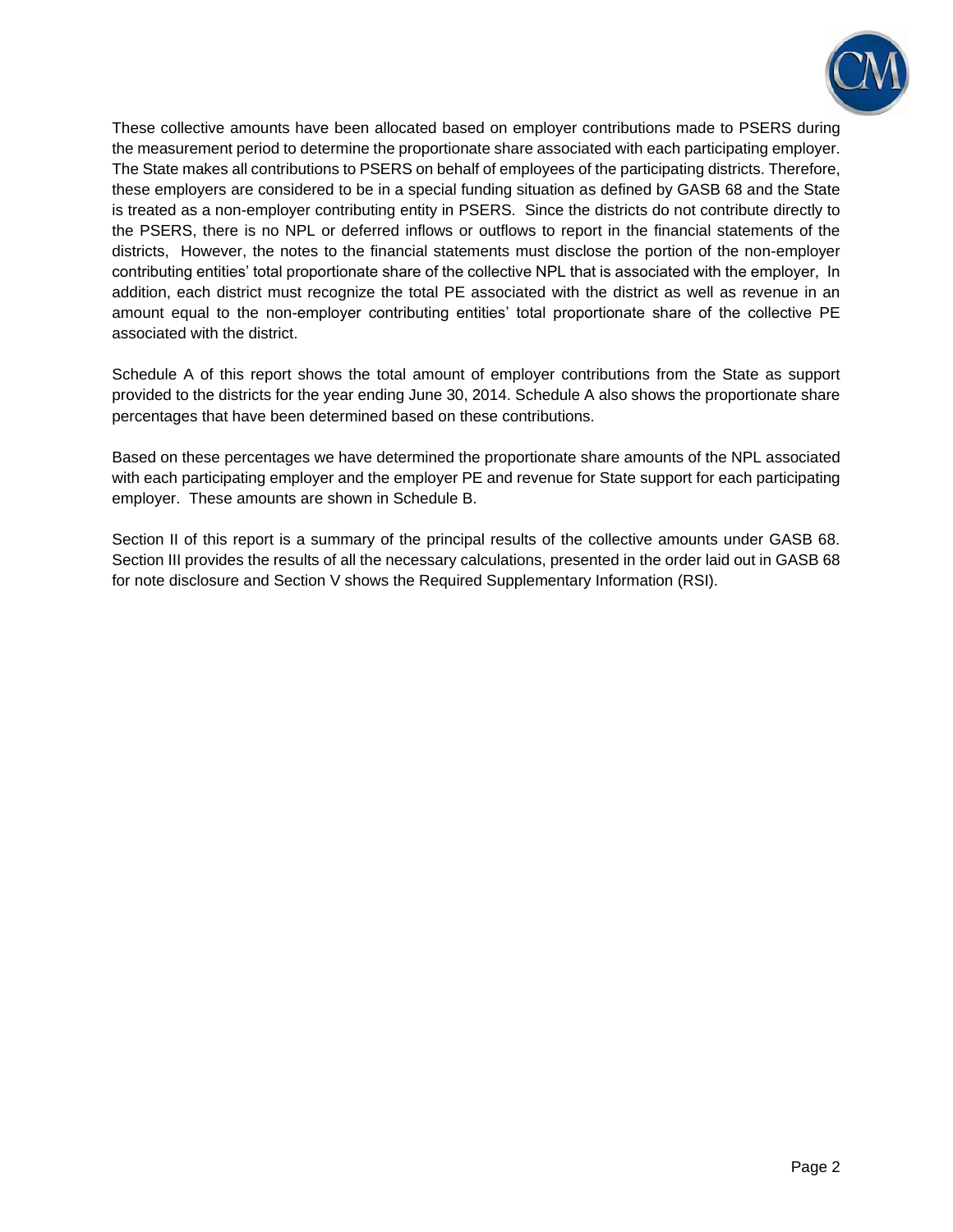

## **SECTION II - SUMMARY OF COLLECTIVE AMOUNTS (\$ IN THOUSANDS)**

|                                                                                                                                    | 2014          |
|------------------------------------------------------------------------------------------------------------------------------------|---------------|
| <b>Valuation Date (VD):</b>                                                                                                        | June 30, 2013 |
| <b>Measurement Date (MD):</b>                                                                                                      | June 30, 2014 |
| <b>Reporting Date (RD):</b>                                                                                                        | June 30, 2015 |
|                                                                                                                                    |               |
| <b>Single Equivalent Interest Rate (SEIR):</b>                                                                                     |               |
| Long-Term Expected Rate of Return                                                                                                  | 7.50%         |
| Municipal Bond Index Rate at Measurement Date                                                                                      | 4.35%         |
| Fiscal Year in which Plan's Fiduciary Net Position is projected to<br>be depleted from future benefit payments for current members | N/A           |
| Single Equivalent Interest Rate                                                                                                    | 7.50%         |
| <b>Net Pension Liability:</b>                                                                                                      |               |
| <b>Total Pension Liability (TPL)</b>                                                                                               | \$930,745     |
| Fiduciary Net Position (FNP)                                                                                                       | 821,733       |
| Net Pension Liability ( $NPL = TPL - FNP$ )                                                                                        | \$109,012     |
| FNP as a percentage of TPL                                                                                                         | 88.29%        |
|                                                                                                                                    |               |
| <b>Collective Pension Expense (PE):</b>                                                                                            | \$9,467       |
| <b>Deferred Outflows of Resources:</b>                                                                                             | \$0           |
| <b>Deferred Inflows of Resources:</b>                                                                                              | \$56,283      |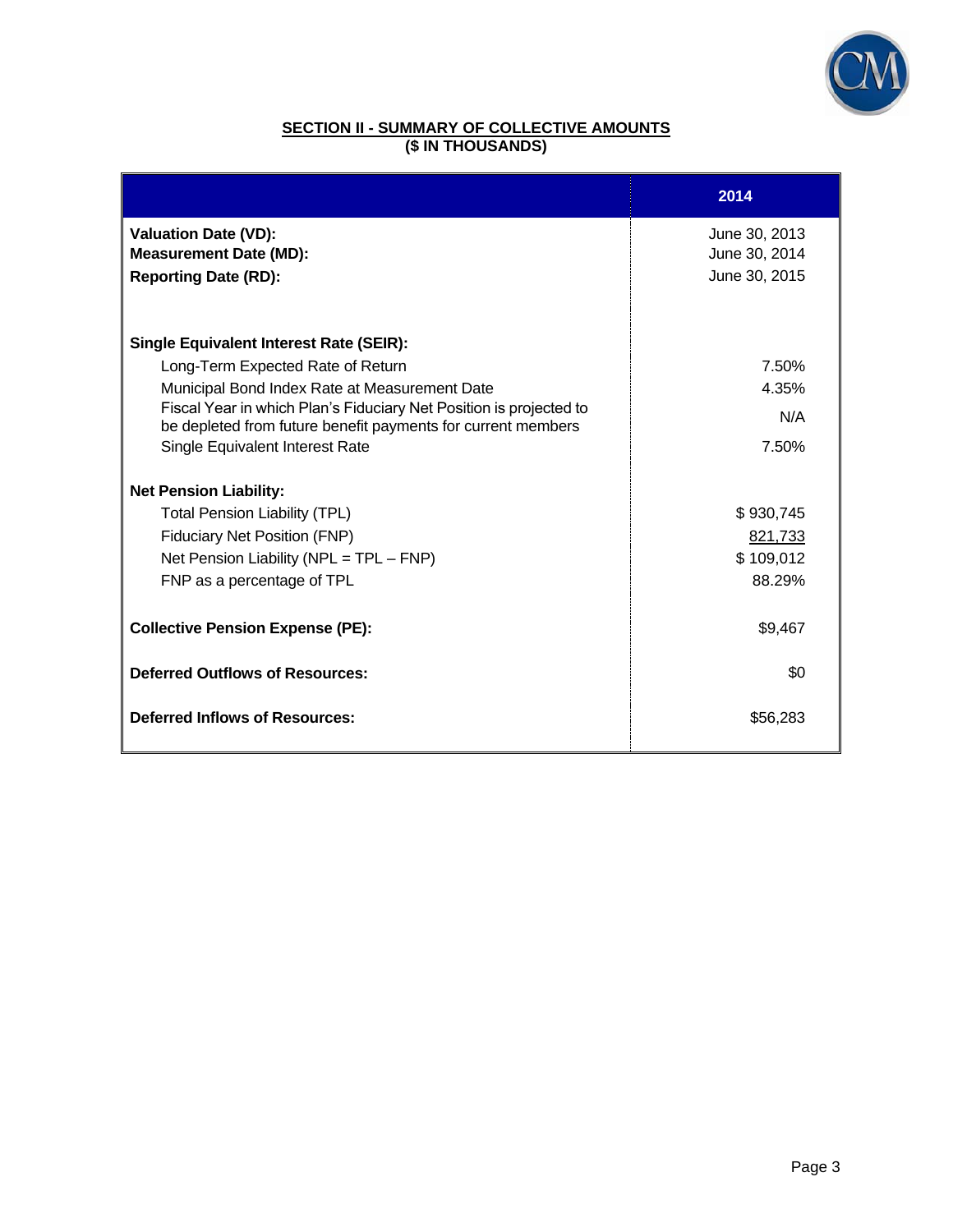

## **SECTION III –NOTES TO FINANCIAL STATEMENTS**

The material presented herein will follow the order presented in GASB 68. Paragraph numbers are provided for ease of reference. Amounts are shown in aggregate. Please refer to Schedule B of this report for the proportionate share of certain pension amounts as required by GASB 68.

**Paragraphs 77 and 78(a)-(f):** These paragraphs require information to be disclosed regarding the actuarial assumptions used to measure the TPL. The complete set of actuarial assumptions utilized in developing the TPL are outlined in Schedule C. The TPL was determined by an actuarial valuation as of June 30, 2013, using the following key actuarial assumptions:

| Inflation                                                                                           | 3.00 percent |
|-----------------------------------------------------------------------------------------------------|--------------|
| Salary increases, including inflation                                                               | N/A          |
| Long-Term Investment Rate of Return, net of pension<br>plan investment expense, including inflation | 7.50 percent |

Mortality rates were based on the RP-2000 Combined Mortality Table set forward one year for males for the period after service retirement, for dependent beneficiaries, and for deaths in active service, and the RP-2000 Disabled Mortality Table set back two years for males and set forward one year for females for the period after disability retirement.

The actuarial assumptions used in the June 30, 2013 valuation were based on the results of an actuarial experience study for the period July 1, 2004 – June 30, 2009.

The long-term expected rate of return on pension plan investments was determined using a log-normal distribution analysis in which best-estimate ranges of expected future real rates of return (expected nominal returns, net of pension plan investment expense and the assumed rate of inflation) are developed for each major asset class. These ranges are combined to produce the long-term expected rate of return by weighting the expected future real rates of return by the target asset allocation percentage and by adding expected inflation. The target asset allocation and best estimates of arithmetic real rates of return for each major asset class are summarized in the following table:

| <b>Asset Class</b>           | <b>Target Allocation</b> | <b>Long-Term Expected</b><br><b>Real Rate of Return*</b> |
|------------------------------|--------------------------|----------------------------------------------------------|
|                              |                          |                                                          |
| Fixed Income                 | 30.00%                   | 3.00%                                                    |
| Domestic Large Stocks        | 39.70%                   | 6.50%                                                    |
| Domestic Mid Stocks          | 3.70%                    | 10.00%                                                   |
| <b>Domestic Small Stocks</b> | $1.60\%$                 | 13.00%                                                   |
| Int'l Developed Mkt Stocks   | 18.90%                   | 6.50%                                                    |
| Int'l Emerging Mkt Stocks    | 6.10%                    | 11.00%                                                   |
| Total                        | 100.00%                  |                                                          |

\*Rates shown are net of the 3.00% assumed rate of inflation.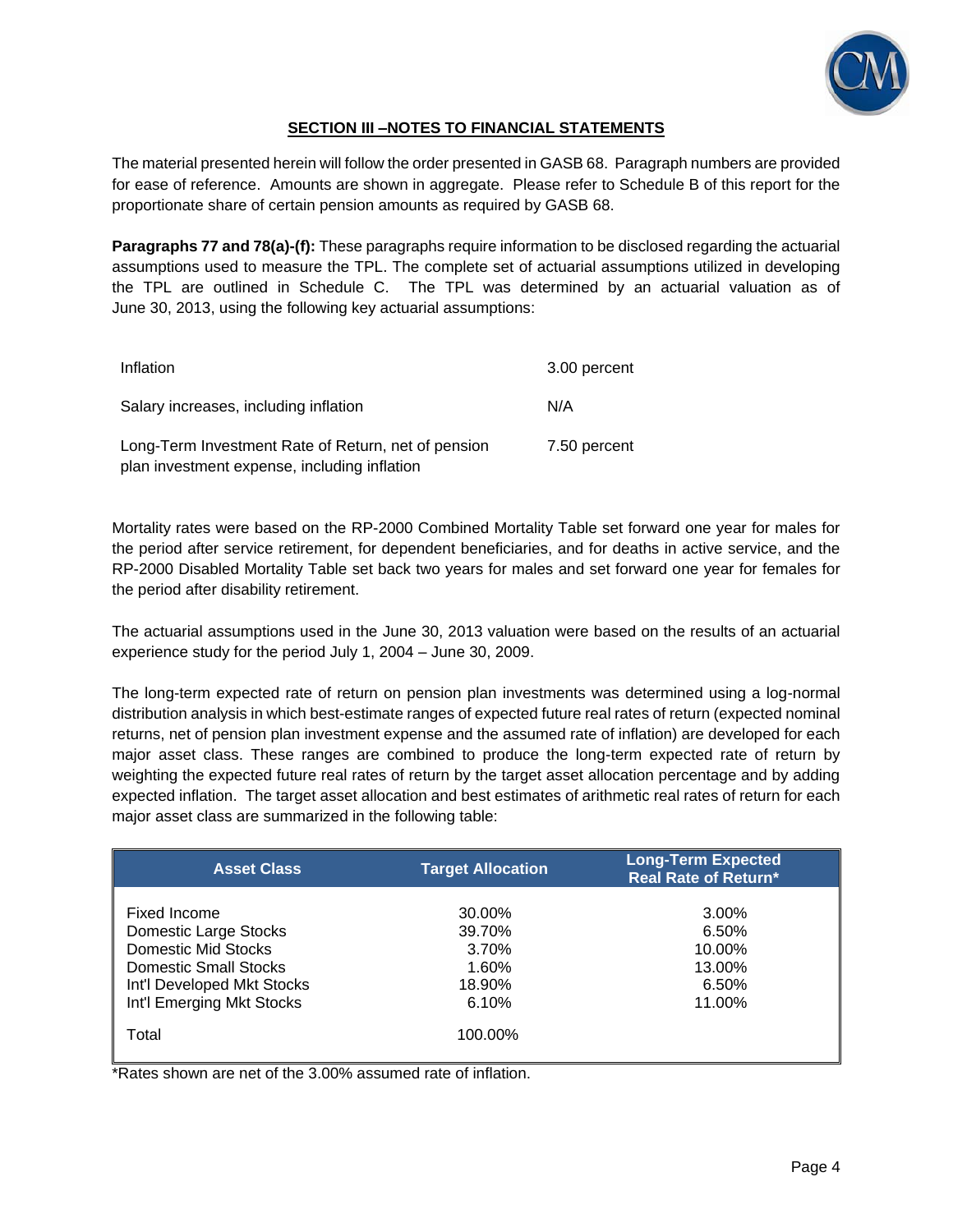

*Discount rate.* The discount rate used to measure the total pension liability was 7.50 percent. The projection of cash flows used to determine the discount rate assumed that plan member contributions will be made at the current contribution rate and that employer contributions will be made at rates equal to the difference between actuarially determined contribution rates and the member rate. Based on those assumptions, the pension plan's fiduciary net position was projected to be available to make all projected future benefit payments of current plan members. Therefore, the long-term expected rate of return on pension plan investments was applied to all periods of projected benefit payments to determine the total pension liability.

**Paragraph 78 (g):** This paragraph requires disclosure of the sensitivity of the NPL to changes in the discount rate*.* The following presents the NPL of the System, calculated using the discount rate of 7.50 percent, as well as what the System's NPL would be if it were calculated using a discount rate that is 1 percentage-point lower (6.50 percent) or 1-percentage-point higher (8.50 percent) than the current rate (\$ thousands):

|                                | $1\%$           | <b>Current</b>       | $1\%$           |
|--------------------------------|-----------------|----------------------|-----------------|
|                                | <b>Decrease</b> | <b>Discount Rate</b> | <b>Increase</b> |
|                                | $(6.50\%)$      | $(7.50\%)$           | $(8.50\%)$      |
| System's Net Pension Liability | \$211,620       | \$109,012            | \$22,657        |

**Paragraph 80(a):** This paragraph requires disclosure of the employer's proportionate share of the collective NPL and if an employer has a special funding situation the portion of the non-employer contributing entities' proportional share of the collective NPL that is associated with the employer. These amounts are shown in Schedule B.

**Paragraph 80(b):** This paragraph requires disclosure of the employer's proportion (percentage) of the collective NPL and the changes in proportion since the prior measurement date. 100% of the collective NPL is allocated to the State.

**Paragraph 80(c):** June 30, 2013 is the actuarial valuation date upon which the TPL is based. An expected TPL is determined as of June 30, 2014 using standard roll forward techniques. The procedure used to determine the TPL as of June 30, 2014 is shown on page 6 of the GASB 67 report for PSERS submitted on September 9, 2014

**Paragraph 80(d) and (e):** There were no changes in assumptions or benefits that affected the measurement of the TPL since the prior measurement date.

**Paragraph 80(f):** Not applicable.

**Paragraph 80(g):** Please see Section IV of this report for the development of the collective pension expense. The PE for each employer is shown in Schedule B.

**Paragraph 80(h):** Since certain expense items are amortized over closed periods each year, the deferred portions of these items must be tracked annually. If the amounts serve to reduce collective pension expense they are labeled deferred inflows. If they will increase collective pension expense they are labeled deferred outflows. The amortization of these amounts is accomplished on a level dollar basis, with no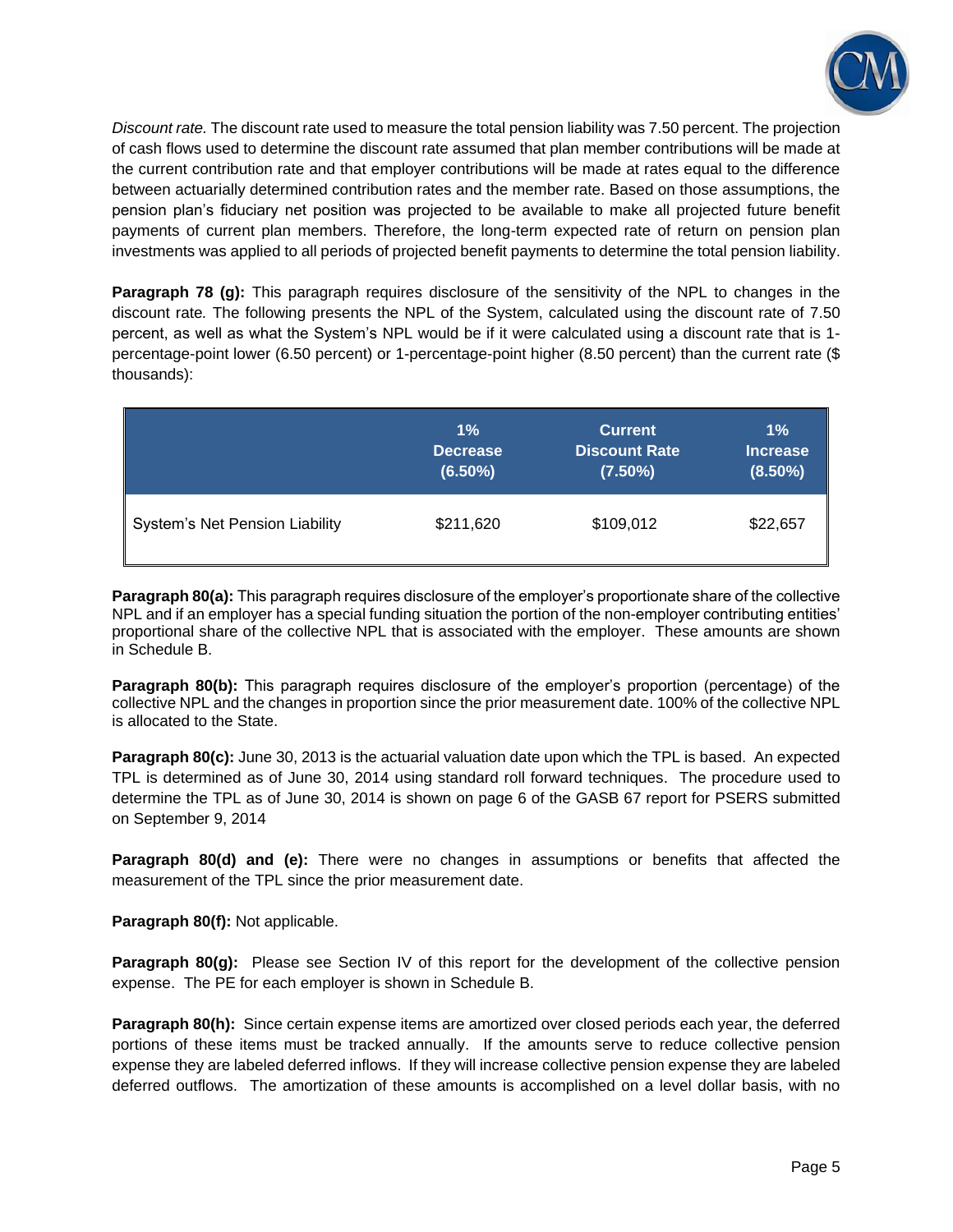

interest included in the deferred amounts. Experience gains/losses and the impact of changes in actuarial assumptions, if any, are amortized over the average expected remaining service life of the active and inactive Plan members at the beginning of the fiscal year. Investment gains and losses are amortized over a fixed five year period.

The table below provides a summary of the collective deferred inflows and outflows as of the Measurement Date. 100% of these amounts are allocated to the State.

|                                                                             | <b>Collective</b><br><b>Deferred Outflows</b><br>of Resources<br>(\$ thousands) | <b>Collective</b><br><b>Deferred Inflows</b><br>of Resources<br>(\$ thousands) |
|-----------------------------------------------------------------------------|---------------------------------------------------------------------------------|--------------------------------------------------------------------------------|
| Differences between expected and actual experience                          | \$0                                                                             | \$0                                                                            |
| Changes of actuarial assumptions                                            | 0                                                                               | 0                                                                              |
| Net difference between projected and actual earnings<br>on plan investments | $\overline{0}$                                                                  | 56,283                                                                         |
| Total                                                                       | <u>\$0</u>                                                                      | \$56.28                                                                        |

**Paragraph 80(i):** Collective amounts reported as deferred outflows of resources and deferred inflows of resources related to pensions will be recognized in the collective pension expense as follows. 100% of these amounts are allocated to the State.

| <b>Deferred Amounts to be Recognized in Fiscal Years</b><br><b>Following the Reporting Date:</b> |            |  |
|--------------------------------------------------------------------------------------------------|------------|--|
|                                                                                                  |            |  |
| Year 1                                                                                           | \$(14,071) |  |
| Year 2                                                                                           | (14, 071)  |  |
| Year 3                                                                                           | (14, 071)  |  |
| Year 4                                                                                           | (14,070)   |  |
| Year 5                                                                                           | 0          |  |
| Thereafter                                                                                       | 0          |  |
|                                                                                                  |            |  |

**Paragraph 80(j):** The amount of revenue recognized for the support provided by non-employer contributing entities for the participating employers is provided in Schedule B.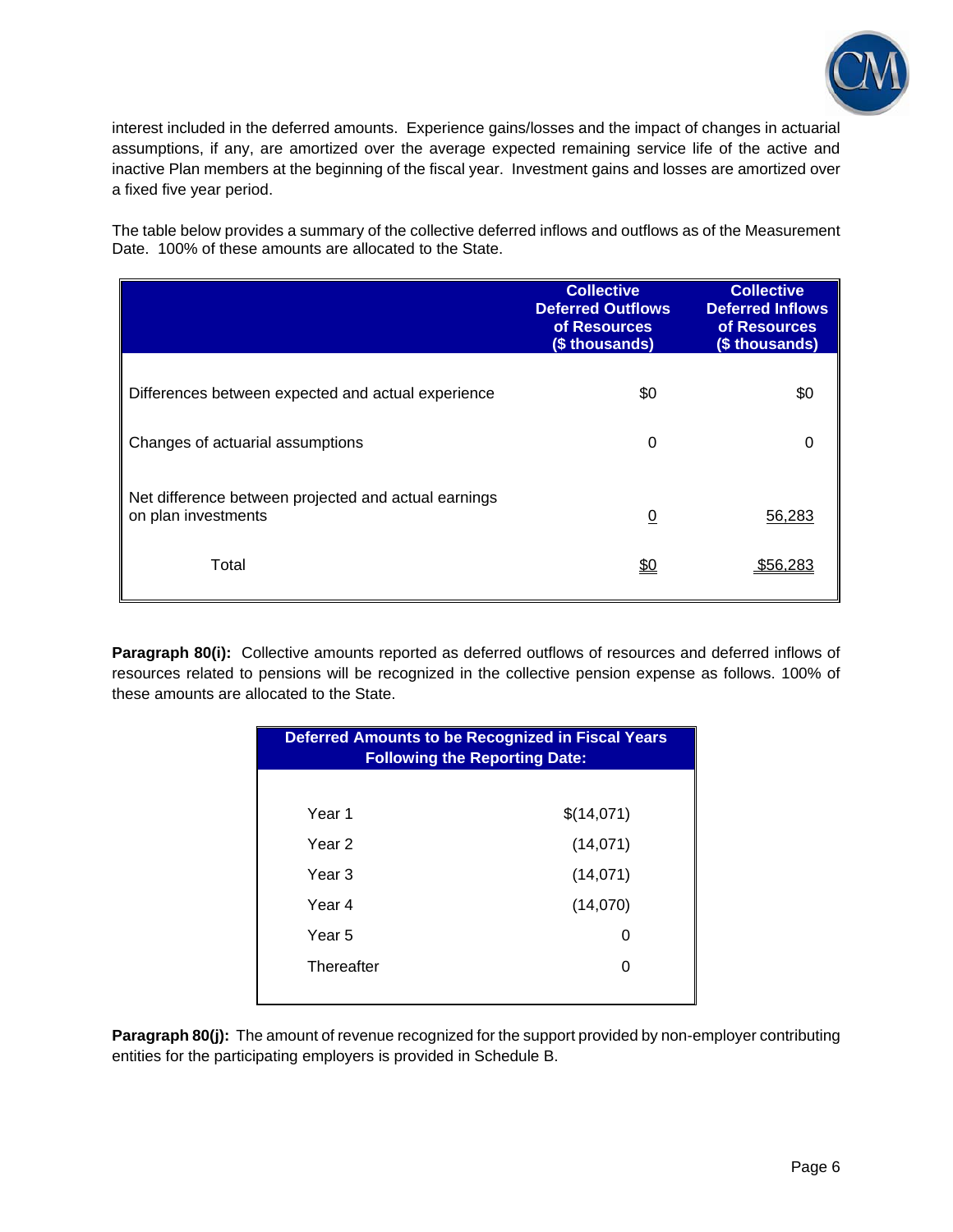

## **SECTION IV – COLLECTIVE PENSION EXPENSE**

As noted earlier, the collective Pension Expense (PE) consists of a number of different items. GASB 68 refers to the first as Service Cost which is the Normal Cost using the Entry Age Normal actuarial funding method. The second item is interest on the beginning Total Pension Liability (TPL) and the cash flow during the year at the 7.50% rate of return in effect as of the previous measurement date.

The next three items refer to any changes that occurred in the TPL due to:

- benefit changes, or
- actual versus expected experience, or
- changes in actuarial assumptions.

Benefit changes, which are reflected immediately in PE, can be positive, if there is a benefit improvement for existing Plan members, or negative if there is a benefit reduction. For the year ended June 30, 2014, there were no benefit changes to be recognized.

The next item to be recognized is the portion of current year changes in TPL due to actual versus expected Plan experience for the year. The portion to recognize in the current year is determined by spreading the total change over the average expected remaining service life of the entire Plan membership determined at the beginning of the year. The average expected remaining service life of active members is the average number of years the active members are expected to remain active. For the year ended June 30, 2014 this number of years for the active members is 6.90. The average expected remaining service life of the inactive members is, of course, zero. Therefore, the number of years to use for the amortization is the weighted average for all active and inactive members, or 2.01 years. Since this is the first year of implementation of GASB 68 and roll-forward procedures were used to determine the TPL at the measurement date, there were no changes due to actual versus expected experience to be recognized for the year.

The last item under changes in TPL are changes in actuarial assumptions. There were no changes in assumptions since the last measurement date. If there was a change in TPL due to changes in actuarial assumptions, recognition of the change would also be spread over the average expected remaining service life of the plan membership.

Member contributions for the year and projected earnings on the Fiduciary Net Position (FNP), again at the discount rate used to calculate the liabilities, are subtracted from the amount determined thus far. One-fifth of current period differences between projected and actual investment earnings on the FNP are recognized in the pension expense. The amount to be recognized due to investment experience for the year is \$(14,071,000).

The current year portions of previously determined experience, assumption and earnings amounts, recognized as deferred outflows and inflows (see Section V) are included also. Deferred outflows are added to the PE while deferred inflows are subtracted from the PE. Since this is the first year of implementation of GASB 68, there were no deferred inflows or outflows at the beginning of the year. Finally, administrative expenses and other miscellaneous items are included.

The calculation of the Collective Pension Expense determined as of the measurement date is shown in the following table: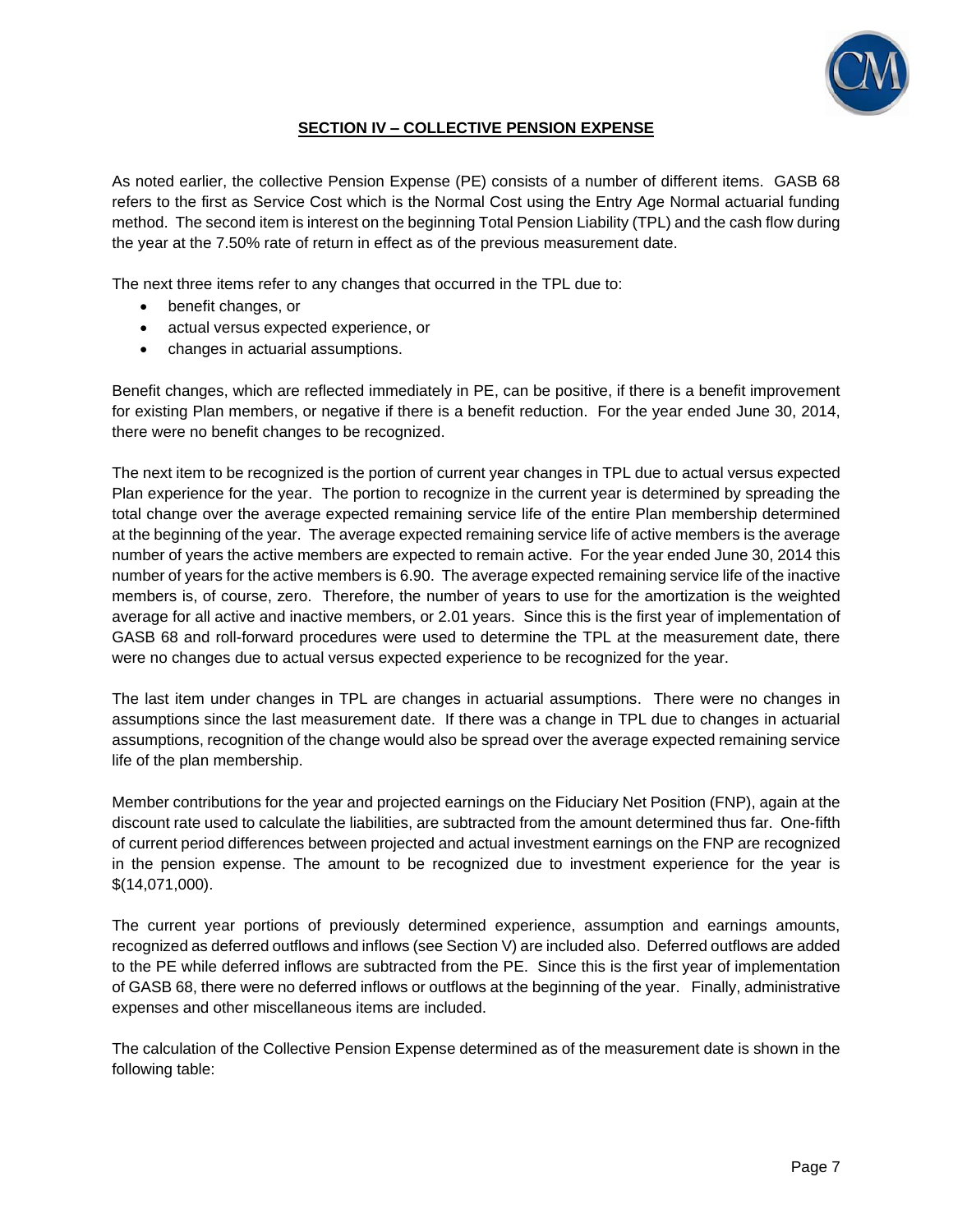

| <b>Collective Pension Expense</b><br><b>Determined as of the Measurement Date</b><br>(\$ thousands)                    |           |  |
|------------------------------------------------------------------------------------------------------------------------|-----------|--|
| Service Cost at end of year                                                                                            | \$11,049  |  |
| Interest on the TPL and net cash flow                                                                                  | 66,143    |  |
| Current-period benefit changes                                                                                         | 0         |  |
| Expensed portion of current-period difference between expected and<br>actual experience in the total pension liability | $\Omega$  |  |
| Expensed portion of current-period changes of assumptions                                                              | 0         |  |
| Member contributions                                                                                                   | (1,659)   |  |
| Projected earnings on plan investments                                                                                 | (53, 445) |  |
| Expensed portion of current-period differences between projected and<br>actual earnings on plan investments            | (14, 071) |  |
| Administrative expense                                                                                                 | 1,450     |  |
| Other                                                                                                                  | 0         |  |
| Recognition of beginning deferred outflows of resources as pension<br>expense                                          | U         |  |
| Recognition of beginning deferred inflows of resources as pension<br>expense                                           | O         |  |
| <b>Collective Pension Expense</b>                                                                                      | \$9,467   |  |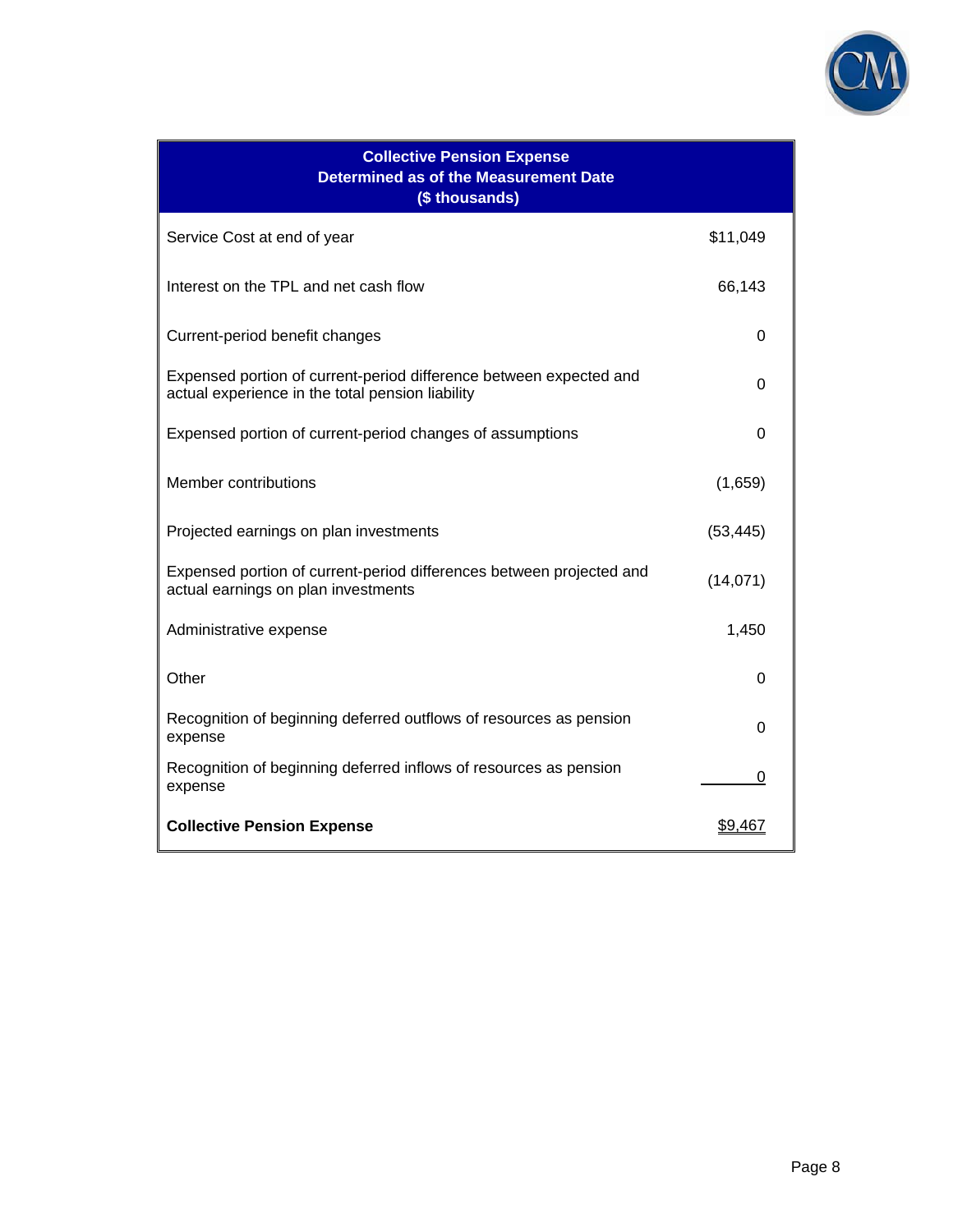

## **SECTION V – REQUIRED SUPPLEMENTARY INFORMATION**

**Paragraphs 81(a)-(b):** CMC was not required to supply this information.

### **Paragraph 82:**

*Changes of assumptions.* In 2010 and later, the expectation of retired life mortality was changed to the RP-2000 Mortality Tables rather than the 1994 Group Annuity Mortality Table, which was used prior to 2010. In 2010, rates of withdrawal, retirement, disability and mortality were adjusted to more closely reflect actual experience.

*Method and assumptions used in calculations of actuarially determined contributions.* The actuarially determined contribution rates in the schedule of employer contributions are calculated as of June 30, three years prior to the end of the fiscal year in which contributions are reported. The following actuarial methods and assumptions were used to determine the most recent contribution rate reported in that schedule:

| Actuarial cost method         | Enti            |
|-------------------------------|-----------------|
| Amortization method           | Lev             |
| Remaining amortization period | 30 <sub>1</sub> |
| Asset valuation method        | $7-y6$          |
| Inflation                     | 3.00            |
| Salary increase               | N/A             |
| Investment rate of return     | 7.50            |
|                               |                 |

Post-Retirement Benefit Increases 1.50% semi-annually

Entry age Level dollar, open 30 years 7-year smoothed market 3.00 percent 7.50 percent, net of pension plan investment expense, including inflation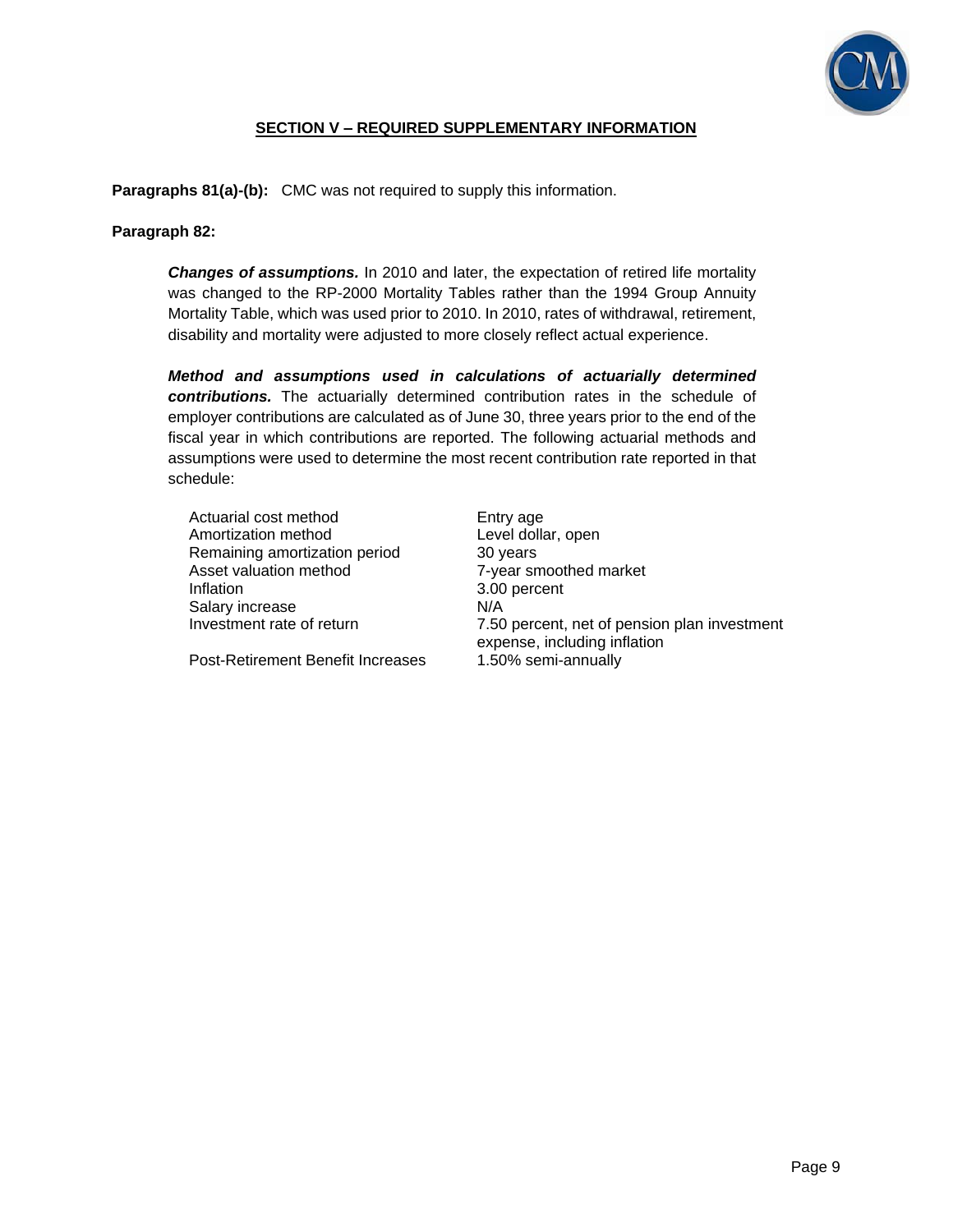

# **SCHEDULE A**

#### **GEORGIA PUBLIC SCHOOLS EMPLOYEES RETIREMENT SYSTEM Schedule of Employer Allocations as of June 30, 2014**

| <b>Employers</b>                  | <b>2014 State Pension</b><br><b>Support Provided</b><br><b>To The Districts</b> | <b>Employer</b><br><b>Allocation</b><br><b>Percentage</b> |
|-----------------------------------|---------------------------------------------------------------------------------|-----------------------------------------------------------|
| <b>Appling County Schools</b>     | \$<br>52,985.66                                                                 | 0.195087%                                                 |
| <b>Atkinson County Schools</b>    | 28,358.52                                                                       | 0.104413%                                                 |
| <b>Bacon County Schools</b>       | 28,358.52                                                                       | 0.104413%                                                 |
| <b>Baker County Schools</b>       | 8,209.05                                                                        | 0.030225%                                                 |
| <b>Baldwin County Schools</b>     | 100,001.10                                                                      | 0.368193%                                                 |
| <b>Banks County Schools</b>       | 64,926.09                                                                       | 0.239050%                                                 |
| <b>Barrow County Schools</b>      | 167,166.02                                                                      | 0.615486%                                                 |
| <b>Bartow County Schools</b>      | 244,778.81                                                                      | 0.901247%                                                 |
| Ben Hill County Schools           | 55,970.76                                                                       | 0.206078%                                                 |
| <b>Berrien County Schools</b>     | 47,761.72                                                                       | 0.175853%                                                 |
| <b>Bibb County Schools</b>        | 439,557.07                                                                      | 1.618399%                                                 |
| <b>Bleckley County Schools</b>    | 59,702.15                                                                       | 0.219816%                                                 |
| <b>Brantley County Schools</b>    | 84,329.29                                                                       | 0.310491%                                                 |
| <b>Brooks County Schools</b>      | 55,970.76                                                                       | 0.206078%                                                 |
| <b>Bryan County Schools</b>       | 131,344.73                                                                      | 0.483596%                                                 |
| <b>Bulloch County Schools</b>     | 232,092.10                                                                      | 0.854536%                                                 |
| <b>Burke County Schools</b>       | 120,150.57                                                                      | 0.442381%                                                 |
| <b>Butts County Schools</b>       | 73,135.13                                                                       | 0.269275%                                                 |
| <b>Calhoun County Schools</b>     | 17,910.64                                                                       | 0.065945%                                                 |
| <b>Camden County Schools</b>      | 167,166.02                                                                      | 0.615486%                                                 |
| <b>Candler County Schools</b>     | 39,552.67                                                                       | 0.145628%                                                 |
| <b>Carroll County Schools</b>     | 211,942.63                                                                      | 0.780348%                                                 |
| Catoosa County Board of Education | 238,808.59                                                                      | 0.879266%                                                 |
| <b>Charlton County Schools</b>    | 33,582.46                                                                       | 0.123647%                                                 |
| <b>Chatham County Schools</b>     | 367,168.21                                                                      | 1.351871%                                                 |
| Chattahoochee County Schools      | 22,388.31                                                                       | 0.082431%                                                 |
| Chattooga County Schools          | 42,537.78                                                                       | 0.156619%                                                 |
| <b>Cherokee County Schools</b>    | 497,766.66                                                                      | 1.832720%                                                 |
| <b>Clarke County Schools</b>      | 326,869.26                                                                      | 1.203495%                                                 |
| <b>Clay County Schools</b>        | 8,209.05                                                                        | 0.030225%                                                 |
| <b>Clayton County Schools</b>     | 876,129.03                                                                      | 3.225806%                                                 |
| <b>Clinch County Schools</b>      | 20,149.48                                                                       | 0.074188%                                                 |
| <b>Cobb County Schools</b>        | 1,823,900.64                                                                    | 6.715393%                                                 |
| <b>Coffee County Schools</b>      | 94,777.16                                                                       | 0.348959%                                                 |
| <b>Colquitt County Schools</b>    | 185,822.94                                                                      | 0.684179%                                                 |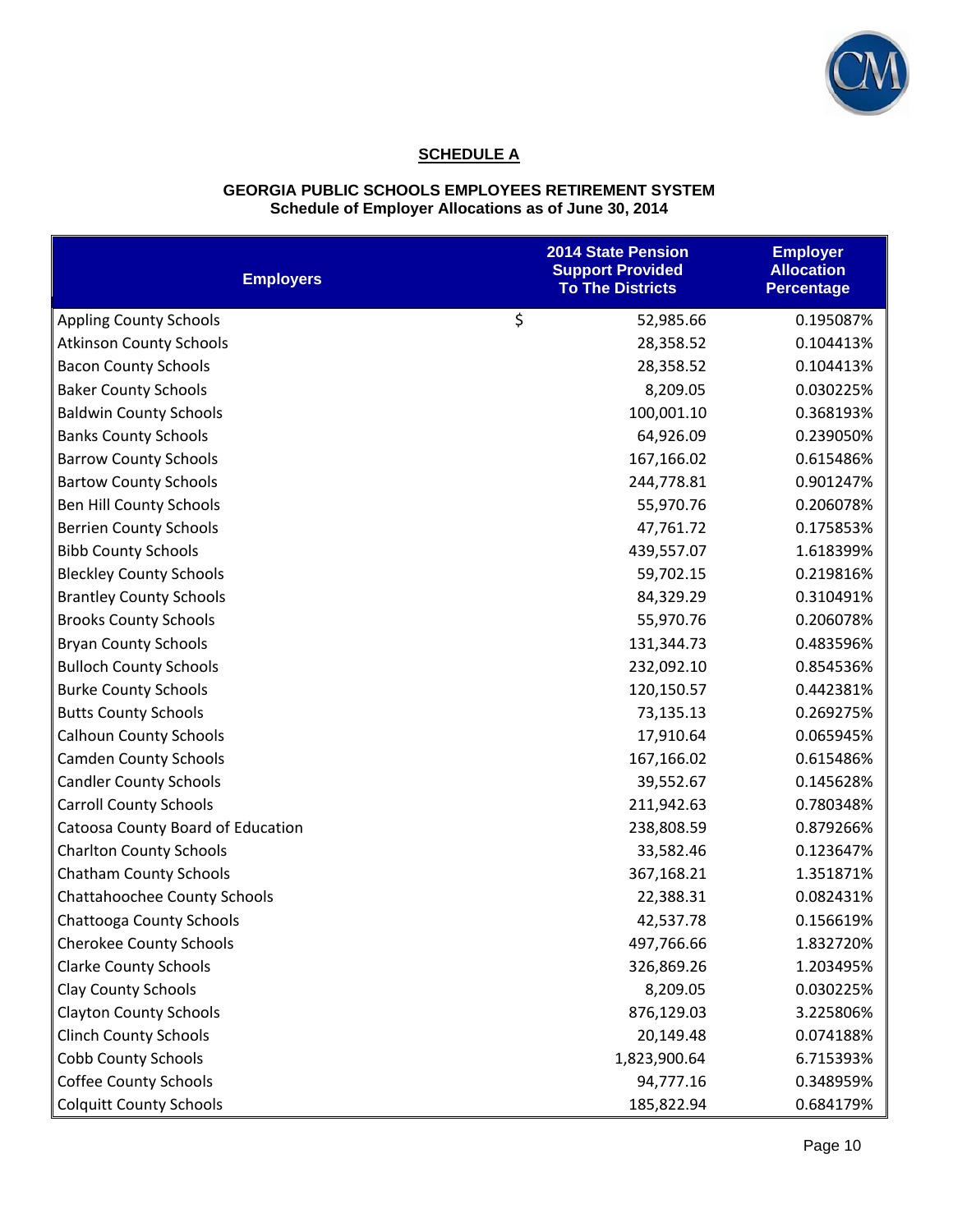

| <b>Employers</b>                | <b>2014 State Pension</b><br><b>Support Provided</b><br><b>To The Districts</b> | <b>Employer</b><br><b>Allocation</b><br><b>Percentage</b> |
|---------------------------------|---------------------------------------------------------------------------------|-----------------------------------------------------------|
| <b>Columbia County Schools</b>  | \$<br>425,377.81                                                                | 1.566192%                                                 |
| <b>Cook County Schools</b>      | 63,433.53                                                                       | 0.233555%                                                 |
| Coweta County Schools           | 450,751.22                                                                      | 1.659614%                                                 |
| <b>Crawford County Schools</b>  | 40,298.95                                                                       | 0.148376%                                                 |
| <b>Crisp County Schools</b>     | 97,015.99                                                                       | 0.357202%                                                 |
| <b>Dade County Schools</b>      | 41,791.50                                                                       | 0.153872%                                                 |
| <b>Dawson County Schools</b>    | 70,896.30                                                                       | 0.261032%                                                 |
| <b>Decatur County Schools</b>   | 129,105.90                                                                      | 0.475353%                                                 |
| <b>Dekalb County Schools</b>    | 1,585,838.32                                                                    | 5.838875%                                                 |
| Dodge County Schools            | 67,164.92                                                                       | 0.247294%                                                 |
| Dooly County Schools            | 41,045.23                                                                       | 0.151124%                                                 |
| <b>Dougherty County Schools</b> | 354,481.51                                                                      | 1.305160%                                                 |
| Douglas County Schools          | 479,109.74                                                                      | 1.764027%                                                 |
| <b>Early County Schools</b>     | 42,537.78                                                                       | 0.156619%                                                 |
| <b>Echols County Schools</b>    | 11,194.15                                                                       | 0.041216%                                                 |
| <b>Effingham County Schools</b> | 200,002.20                                                                      | 0.736385%                                                 |
| <b>Elbert County Schools</b>    | 55,970.76                                                                       | 0.206078%                                                 |
| <b>Emanuel County Schools</b>   | 88,060.67                                                                       | 0.324229%                                                 |
| <b>Evans County Schools</b>     | 32,089.90                                                                       | 0.118151%                                                 |
| <b>Fannin County Schools</b>    | 67,911.19                                                                       | 0.250041%                                                 |
| <b>Fayette County Schools</b>   | 319,406.50                                                                      | 1.176018%                                                 |
| <b>Floyd County Schools</b>     | 152,240.48                                                                      | 0.560532%                                                 |
| <b>Forsyth County Schools</b>   | 616,424.69                                                                      | 2.269605%                                                 |
| <b>Franklin County Schools</b>  | 67,164.92                                                                       | 0.247294%                                                 |
| <b>Gilmer County Schools</b>    | 72,388.86                                                                       | 0.266527%                                                 |
| <b>Glascock County Schools</b>  | 14,179.26                                                                       | 0.052206%                                                 |
| <b>Glynn County Schools</b>     | 272,391.05                                                                      | 1.002913%                                                 |
| <b>Gordon County Schools</b>    | 92,538.33                                                                       | 0.340716%                                                 |
| <b>Grady County Schools</b>     | 80,597.90                                                                       | 0.296752%                                                 |
| <b>Greene County Schools</b>    | 50,000.55                                                                       | 0.184096%                                                 |
| <b>Gwinnett County Schools</b>  | 2,800,777.05                                                                    | 10.312139%                                                |
| <b>Habersham County Schools</b> | 155,971.86                                                                      | 0.574270%                                                 |
| <b>Hall County Schools</b>      | 468,661.87                                                                      | 1.725559%                                                 |
| <b>Hancock County Schools</b>   | 42,537.78                                                                       | 0.156619%                                                 |
| <b>Haralson County Schools</b>  | 52,985.66                                                                       | 0.195087%                                                 |
| <b>Harris County Schools</b>    | 102,239.93                                                                      | 0.376436%                                                 |
| <b>Hart County Schools</b>      | 75,373.96                                                                       | 0.277518%                                                 |
| <b>Heard County Schools</b>     | 36,567.57                                                                       | 0.134638%                                                 |
| <b>Henry County Schools</b>     | 445,527.28                                                                      | 1.640380%                                                 |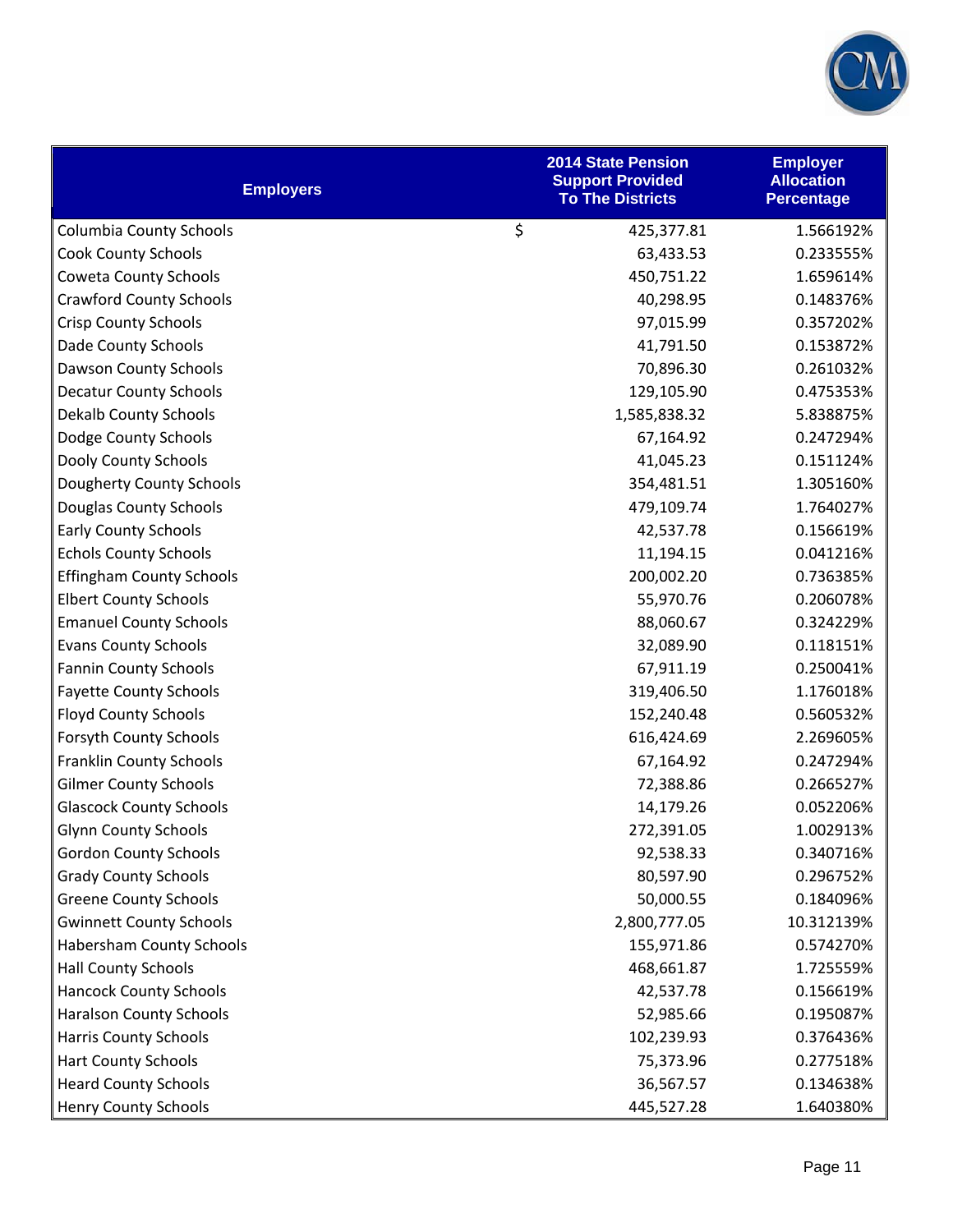

| <b>Employers</b>                 | <b>2014 State Pension</b><br><b>Support Provided</b><br><b>To The Districts</b> | <b>Employer</b><br><b>Allocation</b><br><b>Percentage</b> |
|----------------------------------|---------------------------------------------------------------------------------|-----------------------------------------------------------|
| <b>Houston County Schools</b>    | \$<br>573,886.90                                                                | 2.112986%                                                 |
| <b>Irwin County Schools</b>      | 26,119.69                                                                       | 0.096170%                                                 |
| Jackson County Schools           | 151,494.20                                                                      | 0.557784%                                                 |
| Jasper County Schools            | 44,776.61                                                                       | 0.164862%                                                 |
| Jeff Davis County Schools        | 64,926.09                                                                       | 0.239050%                                                 |
| Jefferson County Schools         | 72,388.86                                                                       | 0.266527%                                                 |
| Jenkins County Schools           | 27,612.24                                                                       | 0.101665%                                                 |
| Johnson County Schools           | 22,388.31                                                                       | 0.082431%                                                 |
| Jones County Schools             | 123,135.68                                                                      | 0.453371%                                                 |
| <b>Lamar County Schools</b>      | 55,224.49                                                                       | 0.203330%                                                 |
| Lanier County Schools            | 24,627.14                                                                       | 0.090674%                                                 |
| Laurens County Schools           | 131,344.73                                                                      | 0.483596%                                                 |
| Lee County Schools               | 150,747.93                                                                      | 0.555037%                                                 |
| <b>Liberty County Schools</b>    | 235,077.21                                                                      | 0.865527%                                                 |
| <b>Lincoln County Schools</b>    | 34,328.74                                                                       | 0.126394%                                                 |
| Long County Schools              | 62,687.26                                                                       | 0.230807%                                                 |
| Lowndes County Schools           | 222,390.50                                                                      | 0.818816%                                                 |
| <b>Lumpkin County Schools</b>    | 90,299.50                                                                       | 0.332472%                                                 |
| <b>Macon County Schools</b>      | 52,239.38                                                                       | 0.192339%                                                 |
| <b>Madison County Schools</b>    | 72,388.86                                                                       | 0.266527%                                                 |
| <b>Marion County Schools</b>     | 24,627.14                                                                       | 0.090674%                                                 |
| Mcduffie County Schools          | 85,075.56                                                                       | 0.313238%                                                 |
| <b>Mcintosh County Schools</b>   | 41,791.50                                                                       | 0.153872%                                                 |
| <b>Meriwether County Schools</b> | 79,105.35                                                                       | 0.291257%                                                 |
| <b>Miller County Schools</b>     | 26,865.97                                                                       | 0.098917%                                                 |
| <b>Mitchell County Schools</b>   | 38,060.12                                                                       | 0.140133%                                                 |
| <b>Monroe County Schools</b>     | 114,180.36                                                                      | 0.420399%                                                 |
| <b>Montgomery County Schools</b> | 17,910.64                                                                       | 0.065945%                                                 |
| <b>Morgan County Schools</b>     | 59,702.15                                                                       | 0.219816%                                                 |
| <b>Murray County Schools</b>     | 118,658.02                                                                      | 0.436885%                                                 |
| Muscogee County Schools          | 615,678.41                                                                      | 2.266857%                                                 |
| <b>Newton County Schools</b>     | 358,959.17                                                                      | 1.321646%                                                 |
| <b>Oconee County Schools</b>     | 132,091.00                                                                      | 0.486344%                                                 |
| <b>Oglethorpe County Schools</b> | 53,731.93                                                                       | 0.197835%                                                 |
| <b>Paulding County Schools</b>   | 514,931.03                                                                      | 1.895917%                                                 |
| <b>Peach County Schools</b>      | 50,000.55                                                                       | 0.184096%                                                 |
| <b>Pickens County Schools</b>    | 91,045.78                                                                       | 0.335220%                                                 |
| <b>Pierce County Schools</b>     | 57,463.32                                                                       | 0.211573%                                                 |
| <b>Pike County Schools</b>       | 57,463.32                                                                       | 0.211573%                                                 |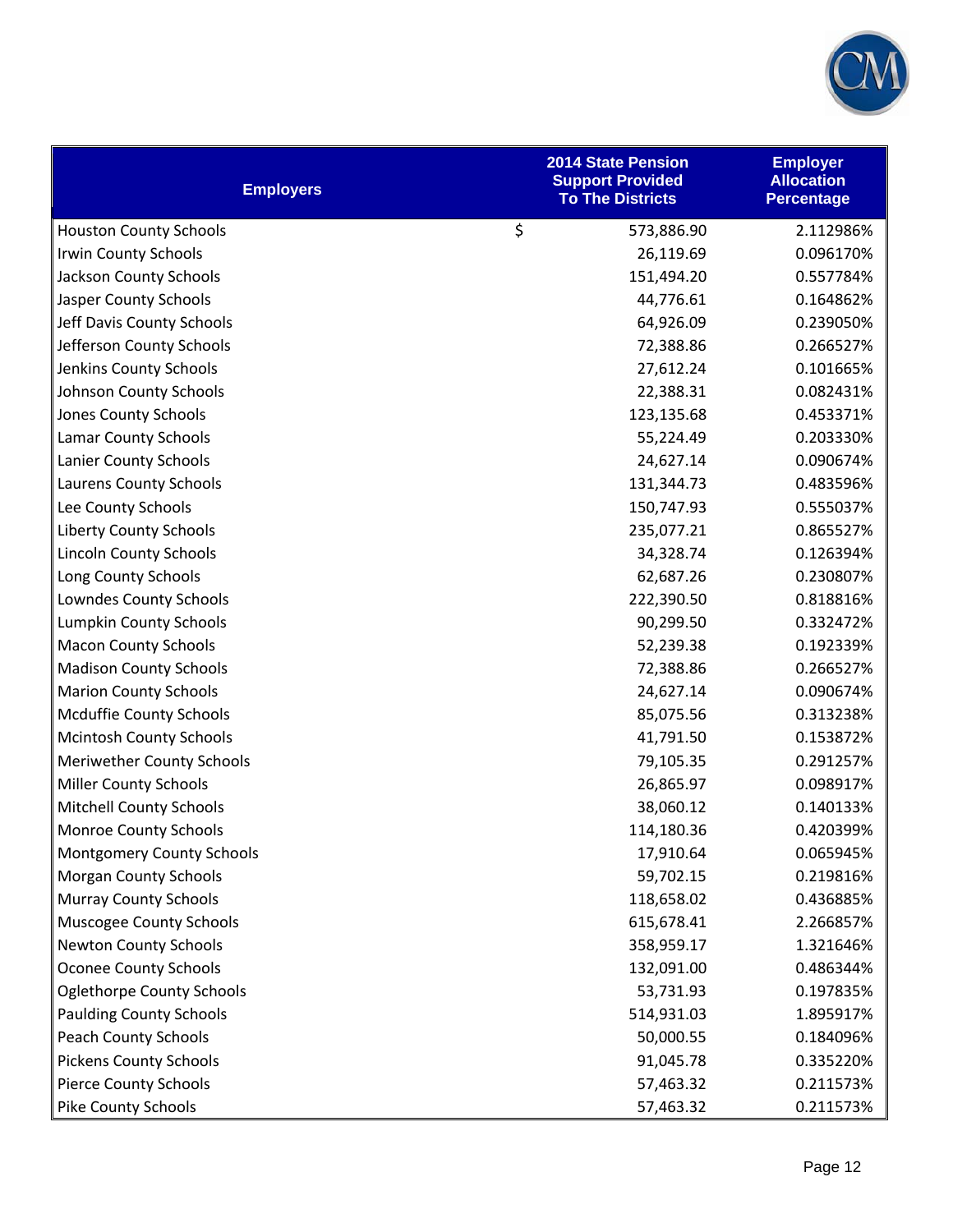

| <b>Employers</b>                     | <b>2014 State Pension</b><br><b>Support Provided</b><br><b>To The Districts</b> | <b>Employer</b><br><b>Allocation</b><br><b>Percentage</b> |
|--------------------------------------|---------------------------------------------------------------------------------|-----------------------------------------------------------|
| <b>Polk County Schools</b>           | \$<br>110,448.98                                                                | 0.406660%                                                 |
| Pulaski County Schools               | 30,597.35                                                                       | 0.112656%                                                 |
| <b>Putnam County Schools</b>         | 75,373.96                                                                       | 0.277518%                                                 |
| <b>Quitman County Schools</b>        | 8,209.05                                                                        | 0.030225%                                                 |
| <b>Rabun County Schools</b>          | 58,209.59                                                                       | 0.214321%                                                 |
| <b>Randolph County Schools</b>       | 27,612.24                                                                       | 0.101665%                                                 |
| <b>Richmond County Schools</b>       | 605,230.53                                                                      | 2.228389%                                                 |
| <b>Rockdale County Schools</b>       | 261,943.18                                                                      | 0.964445%                                                 |
| <b>Schley County Schools</b>         | 17,910.64                                                                       | 0.065945%                                                 |
| <b>Screven County Schools</b>        | 54,478.21                                                                       | 0.200583%                                                 |
| Seminole County Schools              | 32,836.18                                                                       | 0.120899%                                                 |
| <b>Spalding County Schools</b>       | 235,077.21                                                                      | 0.865527%                                                 |
| <b>Stephens County Schools</b>       | 120,150.57                                                                      | 0.442381%                                                 |
| <b>Stewart County Schools</b>        | 17,910.64                                                                       | 0.065945%                                                 |
| <b>Sumter County Schools</b>         | 109,702.70                                                                      | 0.403913%                                                 |
| <b>Talbot County Schools</b>         | 14,925.54                                                                       | 0.054954%                                                 |
| <b>Taliaferro County Schools</b>     | 6,716.49                                                                        | 0.024729%                                                 |
| <b>Tattnall County Schools</b>       | 75,373.96                                                                       | 0.277518%                                                 |
| <b>Taylor County Schools</b>         | 34,328.74                                                                       | 0.126394%                                                 |
| <b>Telfair County Schools</b>        | 31,343.63                                                                       | 0.115404%                                                 |
| <b>Terrell County Schools</b>        | 35,075.01                                                                       | 0.129142%                                                 |
| <b>Thomas County Schools</b>         | 91,045.78                                                                       | 0.335220%                                                 |
| <b>Tift County Schools</b>           | 102,986.21                                                                      | 0.379183%                                                 |
| <b>Toombs County Schools</b>         | 55,970.76                                                                       | 0.206078%                                                 |
| <b>Towns County Schools</b>          | 27,612.24                                                                       | 0.101665%                                                 |
| <b>Treutlen County Schools</b>       | 21,642.03                                                                       | 0.079683%                                                 |
| <b>Troup County Schools</b>          | 277,614.99                                                                      | 1.022147%                                                 |
| <b>Turner County Schools</b>         | 20,895.75                                                                       | 0.076936%                                                 |
| <b>Twiggs County Schools</b>         | 21,642.03                                                                       | 0.079683%                                                 |
| <b>Union County Schools</b>          | 58,955.87                                                                       | 0.217069%                                                 |
| <b>Upson County Schools</b>          | 111,941.53                                                                      | 0.412156%                                                 |
| <b>Walker County Schools</b>         | 217,912.84                                                                      | 0.802330%                                                 |
| <b>Walton County Schools</b>         | 250,002.75                                                                      | 0.920481%                                                 |
| <b>Ware County Schools</b>           | 119,404.30                                                                      | 0.439633%                                                 |
| <b>Warren County Schools</b>         | 19,403.20                                                                       | 0.071440%                                                 |
| Washington County Board of Education | 53,731.93                                                                       | 0.197835%                                                 |
| <b>Wayne County Schools</b>          | 124,628.24                                                                      | 0.458867%                                                 |
| <b>Webster County Schools</b>        | 7,462.77                                                                        | 0.027477%                                                 |
| <b>Wheeler County Schools</b>        | 14,179.26                                                                       | 0.052206%                                                 |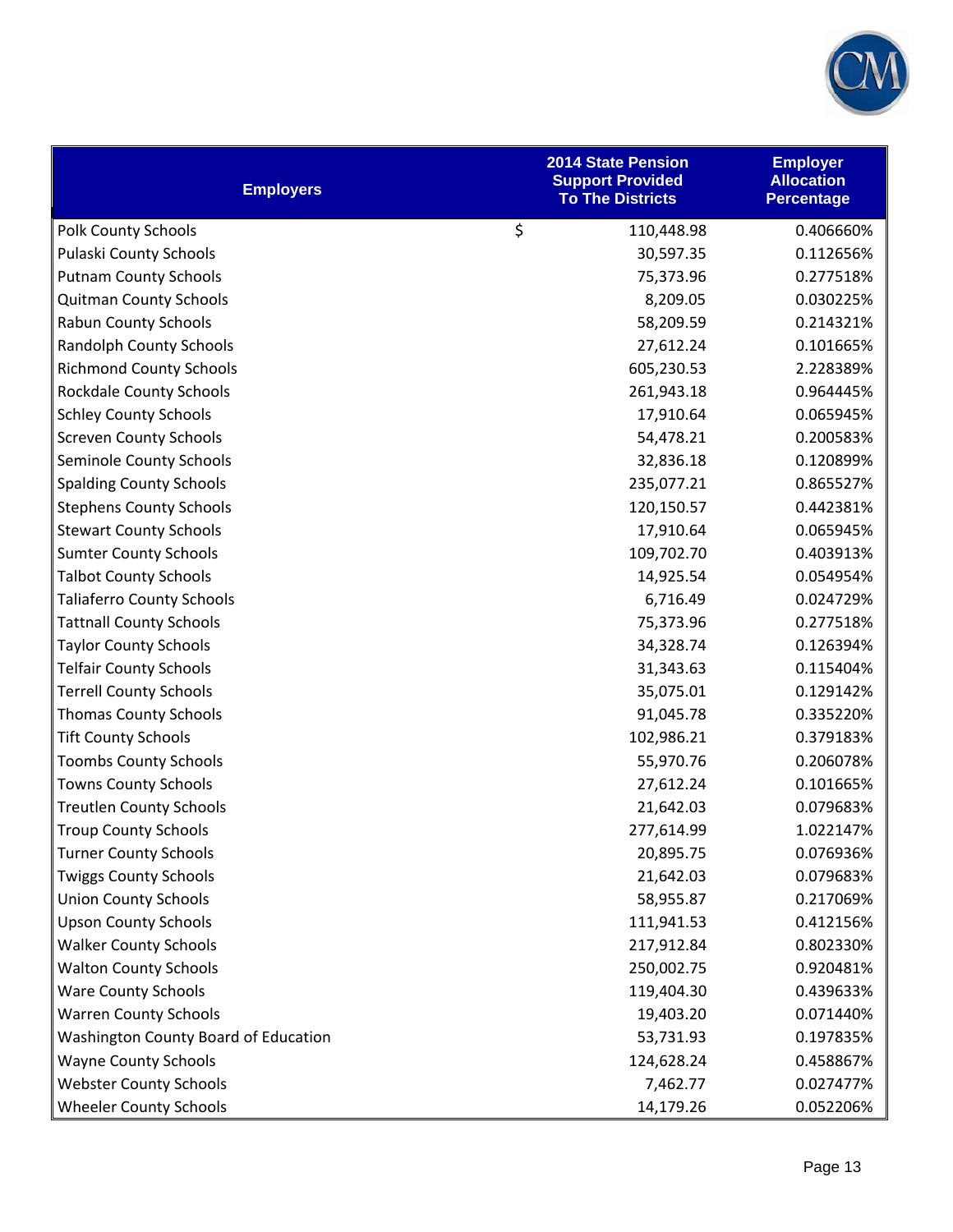

| <b>Employers</b>                       | <b>2014 State Pension</b><br><b>Support Provided</b><br><b>To The Districts</b> | <b>Employer</b><br><b>Allocation</b><br><b>Percentage</b> |
|----------------------------------------|---------------------------------------------------------------------------------|-----------------------------------------------------------|
| White County Board of Education        | \$<br>97,015.99                                                                 | 0.357202%                                                 |
| <b>Whitfield County Schools</b>        | 197,017.09                                                                      | 0.725394%                                                 |
| <b>Wilcox County Schools</b>           | 23,880.86                                                                       | 0.087927%                                                 |
| <b>Wilkes County Schools</b>           | 47,015.44                                                                       | 0.173105%                                                 |
| <b>Wilkinson County Schools</b>        | 39,552.67                                                                       | 0.145628%                                                 |
| Worth County Schools                   | 59,702.15                                                                       | 0.219816%                                                 |
| City of Bremen Schools (Haralson)      | 11,940.43                                                                       | 0.043963%                                                 |
| City of Buford Schools (Gwinnett)      | 47,015.44                                                                       | 0.173105%                                                 |
| City of Calhoun Schools (Gordon)       | 33,582.46                                                                       | 0.123647%                                                 |
| City of Carrollton Schools (Carroll)   | 67,911.19                                                                       | 0.250041%                                                 |
| City of Cartersville Schools (Bartow)  | 42,537.78                                                                       | 0.156619%                                                 |
| City of Chickamauga Schools            | 16,418.09                                                                       | 0.060450%                                                 |
| City of Commerce Schools (Jackson)     | 24,627.14                                                                       | 0.090674%                                                 |
| City of Dalton Schools (Whitfield)     | 85,821.84                                                                       | 0.315986%                                                 |
| City of Decatur Schools (Dekalb)       | 67,911.19                                                                       | 0.250041%                                                 |
| City of Dublin Schools (Laurens)       | 48,508.00                                                                       | 0.178601%                                                 |
| City of Gainesville Schools (Hall)     | 82,836.73                                                                       | 0.304995%                                                 |
| City of Jefferson Schools (Jackson)    | 41,045.23                                                                       | 0.151124%                                                 |
| City of Marietta Schools (Cobb)        | 108,210.14                                                                      | 0.398417%                                                 |
| City of Pelham Schools (Mitchell)      | 22,388.31                                                                       | 0.082431%                                                 |
| City of Rome Schools (Floyd)           | 72,388.86                                                                       | 0.266527%                                                 |
| City of Social Circle Schools (Walton) | 21,642.03                                                                       | 0.079683%                                                 |
| City of Thomasville Schools (Thomas)   | 18,656.92                                                                       | 0.068693%                                                 |
| City of Trion Schools (Chattooga)      | 14,925.54                                                                       | 0.054954%                                                 |
| City of Valdosta Schools (Lowndes)     | 166,419.74                                                                      | 0.612738%                                                 |
| City of Vidalia Schools (Toomb)        | 30,597.35                                                                       | 0.112656%                                                 |
| Charter Conservatory For L and T       | 1,492.55                                                                        | 0.005495%                                                 |
| <b>International Community School</b>  | 1,492.55                                                                        | 0.005495%                                                 |
| <b>Fulton Educational Services Inc</b> | 1,492.55                                                                        | 0.005495%                                                 |
| Georgia Magnet Charter School          | 1,492.55                                                                        | 0.005495%                                                 |
| <b>GA Military College</b>             | 54,478.21                                                                       | 0.200583%                                                 |
| Kipp Metro Atlanta Collaborative Inc   | 42,537.78                                                                       | 0.156619%                                                 |
| <b>Total State of Georgia</b>          | \$<br>27,160,000.00                                                             | 100.000000%                                               |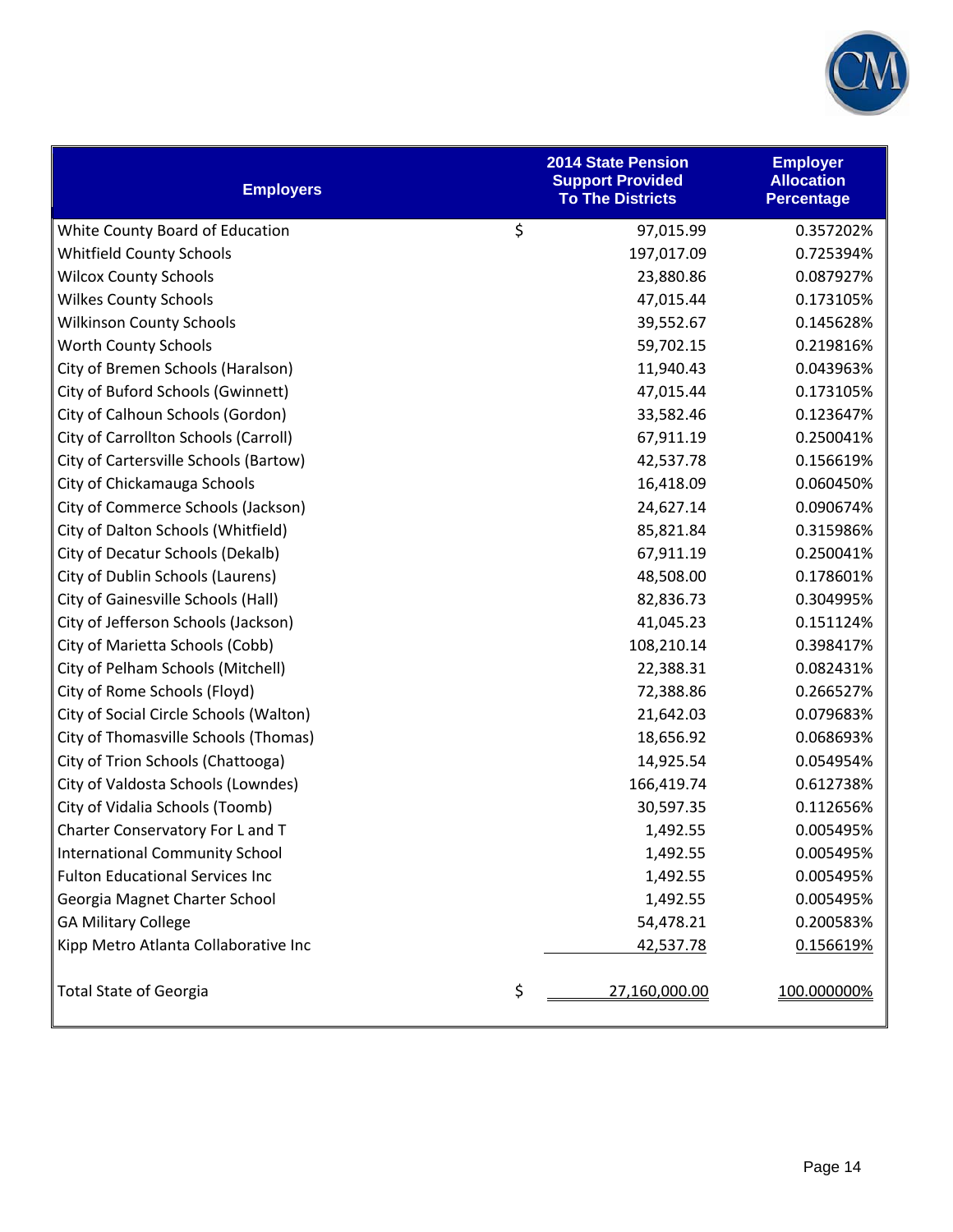

# **SCHEDULE B**

#### **GEORGIA PUBLIC SCHOOLS EMPLOYEES RETIREMENT SYSTEM Schedule of Pension Amounts by Employer as of June 30, 2014**

| <b>Employers</b>                  | <b>State's Proportionate Share</b><br>Of the Net Pension Liability<br><b>Associated with the District</b> | <b>Employer Pension</b><br><b>Expense and Revenue</b><br><b>For State Support</b> |
|-----------------------------------|-----------------------------------------------------------------------------------------------------------|-----------------------------------------------------------------------------------|
| <b>Appling County Schools</b>     | \$<br>212,668.35                                                                                          | \$<br>18,468.90                                                                   |
| <b>Atkinson County Schools</b>    | 113,822.50                                                                                                | 9,884.76                                                                          |
| <b>Bacon County Schools</b>       | 113,822.50                                                                                                | 9,884.76                                                                          |
| <b>Baker County Schools</b>       | 32,948.62                                                                                                 | 2,861.38                                                                          |
| <b>Baldwin County Schools</b>     | 401,374.07                                                                                                | 34,856.79                                                                         |
| <b>Banks County Schools</b>       | 260,593.61                                                                                                | 22,630.90                                                                         |
| <b>Barrow County Schools</b>      | 670,953.67                                                                                                | 58,268.07                                                                         |
| <b>Bartow County Schools</b>      | 982,467.88                                                                                                | 85,321.10                                                                         |
| Ben Hill County Schools           | 224,649.67                                                                                                | 19,509.40                                                                         |
| <b>Berrien County Schools</b>     | 191,701.05                                                                                                | 16,648.02                                                                         |
| <b>Bibb County Schools</b>        | 1,764,248.72                                                                                              | 153,213.80                                                                        |
| <b>Bleckley County Schools</b>    | 239,626.31                                                                                                | 20,810.02                                                                         |
| <b>Brantley County Schools</b>    | 338,472.17                                                                                                | 29,394.16                                                                         |
| <b>Brooks County Schools</b>      | 224,649.67                                                                                                | 19,509.40                                                                         |
| <b>Bryan County Schools</b>       | 527,177.89                                                                                                | 45,782.05                                                                         |
| <b>Bulloch County Schools</b>     | 931,547.29                                                                                                | 80,898.97                                                                         |
| <b>Burke County Schools</b>       | 482,247.95                                                                                                | 41,880.17                                                                         |
| <b>Butts County Schools</b>       | 293,542.23                                                                                                | 25,492.28                                                                         |
| <b>Calhoun County Schools</b>     | 71,887.89                                                                                                 | 6,243.01                                                                          |
| <b>Camden County Schools</b>      | 670,953.67                                                                                                | 58,268.07                                                                         |
| <b>Candler County Schools</b>     | 158,752.43                                                                                                | 13,786.64                                                                         |
| <b>Carroll County Schools</b>     | 850,673.41                                                                                                | 73,875.58                                                                         |
| Catoosa County Board of Education | 958,505.25                                                                                                | 83,240.09                                                                         |
| <b>Charlton County Schools</b>    | 134,789.80                                                                                                | 11,705.64                                                                         |
| <b>Chatham County Schools</b>     | 1,473,701.82                                                                                              | 127,981.65                                                                        |
| Chattahoochee County Schools      | 89,859.87                                                                                                 | 7,803.76                                                                          |
| Chattooga County Schools          | 170,733.75                                                                                                | 14,827.14                                                                         |
| <b>Cherokee County Schools</b>    | 1,997,884.38                                                                                              | 173,503.57                                                                        |
| <b>Clarke County Schools</b>      | 1,311,954.06                                                                                              | 113,934.88                                                                        |
| <b>Clay County Schools</b>        | 32,948.62                                                                                                 | 2,861.38                                                                          |
| <b>Clayton County Schools</b>     | 3,516,516.13                                                                                              | 305,387.10                                                                        |
| <b>Clinch County Schools</b>      | 80,873.88                                                                                                 | 7,023.38                                                                          |
| <b>Cobb County Schools</b>        | 7,320,583.83                                                                                              | 635,746.22                                                                        |
| <b>Coffee County Schools</b>      | 380,406.77                                                                                                | 33,035.91                                                                         |
| <b>Colquitt County Schools</b>    | 745,836.90                                                                                                | 64,771.20                                                                         |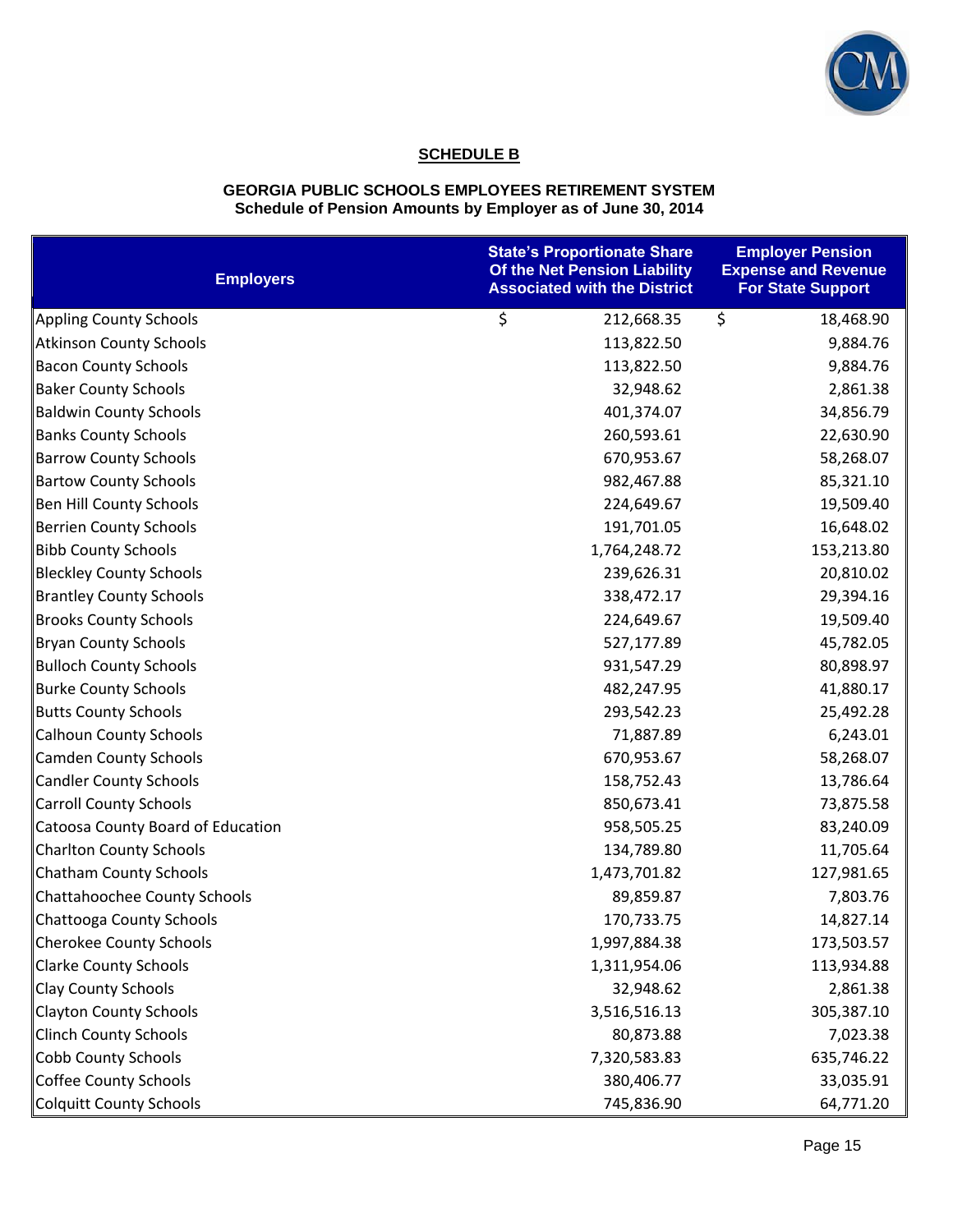

| <b>Employers</b>                | <b>State's Proportionate Share</b><br>Of the Net Pension Liability<br><b>Associated with the District</b> | <b>Employer Pension</b><br><b>Expense and Revenue</b><br><b>For State Support</b> |
|---------------------------------|-----------------------------------------------------------------------------------------------------------|-----------------------------------------------------------------------------------|
| <b>Columbia County Schools</b>  | \$<br>1,707,337.47                                                                                        | \$<br>148,271.42                                                                  |
| <b>Cook County Schools</b>      | 254,602.96                                                                                                | 22,110.65                                                                         |
| <b>Coweta County Schools</b>    | 1,809,178.66                                                                                              | 157,115.68                                                                        |
| <b>Crawford County Schools</b>  | 161,747.76                                                                                                | 14,046.77                                                                         |
| <b>Crisp County Schools</b>     | 389,392.76                                                                                                | 33,816.29                                                                         |
| Dade County Schools             | 167,738.42                                                                                                | 14,567.02                                                                         |
| <b>Dawson County Schools</b>    | 284,556.25                                                                                                | 24,711.90                                                                         |
| <b>Decatur County Schools</b>   | 518,191.90                                                                                                | 45,001.68                                                                         |
| <b>Dekalb County Schools</b>    | 6,365,073.91                                                                                              | 552,766.25                                                                        |
| Dodge County Schools            | 269,579.60                                                                                                | 23,411.28                                                                         |
| Dooly County Schools            | 164,743.09                                                                                                | 14,306.89                                                                         |
| Dougherty County Schools        | 1,422,781.23                                                                                              | 123,559.52                                                                        |
| Douglas County Schools          | 1,923,001.15                                                                                              | 167,000.44                                                                        |
| <b>Early County Schools</b>     | 170,733.75                                                                                                | 14,827.14                                                                         |
| <b>Echols County Schools</b>    | 44,929.93                                                                                                 | 3,901.88                                                                          |
| <b>Effingham County Schools</b> | 802,748.15                                                                                                | 69,713.58                                                                         |
| <b>Elbert County Schools</b>    | 224,649.67                                                                                                | 19,509.40                                                                         |
| <b>Emanuel County Schools</b>   | 353,448.81                                                                                                | 30,694.78                                                                         |
| <b>Evans County Schools</b>     | 128,799.14                                                                                                | 11,185.39                                                                         |
| <b>Fannin County Schools</b>    | 272,574.93                                                                                                | 23,671.40                                                                         |
| <b>Fayette County Schools</b>   | 1,282,000.77                                                                                              | 111,333.63                                                                        |
| <b>Floyd County Schools</b>     | 611,047.10                                                                                                | 53,065.56                                                                         |
| <b>Forsyth County Schools</b>   | 2,474,141.67                                                                                              | 214,863.49                                                                        |
| <b>Franklin County Schools</b>  | 269,579.60                                                                                                | 23,411.28                                                                         |
| <b>Gilmer County Schools</b>    | 290,546.90                                                                                                | 25,232.15                                                                         |
| <b>Glascock County Schools</b>  | 56,911.25                                                                                                 | 4,942.38                                                                          |
| <b>Glynn County Schools</b>     | 1,093,295.05                                                                                              | 94,945.73                                                                         |
| <b>Gordon County Schools</b>    | 371,420.78                                                                                                | 32,255.54                                                                         |
| <b>Grady County Schools</b>     | 323,495.52                                                                                                | 28,093.53                                                                         |
| <b>Greene County Schools</b>    | 200,687.04                                                                                                | 17,428.39                                                                         |
| <b>Gwinnett County Schools</b>  | 11,241,469.36                                                                                             | 976,250.25                                                                        |
| <b>Habersham County Schools</b> | 626,023.74                                                                                                | 54,366.19                                                                         |
| <b>Hall County Schools</b>      | 1,881,066.55                                                                                              | 163,358.69                                                                        |
| <b>Hancock County Schools</b>   | 170,733.75                                                                                                | 14,827.14                                                                         |
| <b>Haralson County Schools</b>  | 212,668.35                                                                                                | 18,468.90                                                                         |
| <b>Harris County Schools</b>    | 410,360.06                                                                                                | 35,637.17                                                                         |
| <b>Hart County Schools</b>      | 302,528.22                                                                                                | 26,272.65                                                                         |
| <b>Heard County Schools</b>     | 146,771.12                                                                                                | 12,746.14                                                                         |
| <b>Henry County Schools</b>     | 1,788,211.35                                                                                              | 155,294.80                                                                        |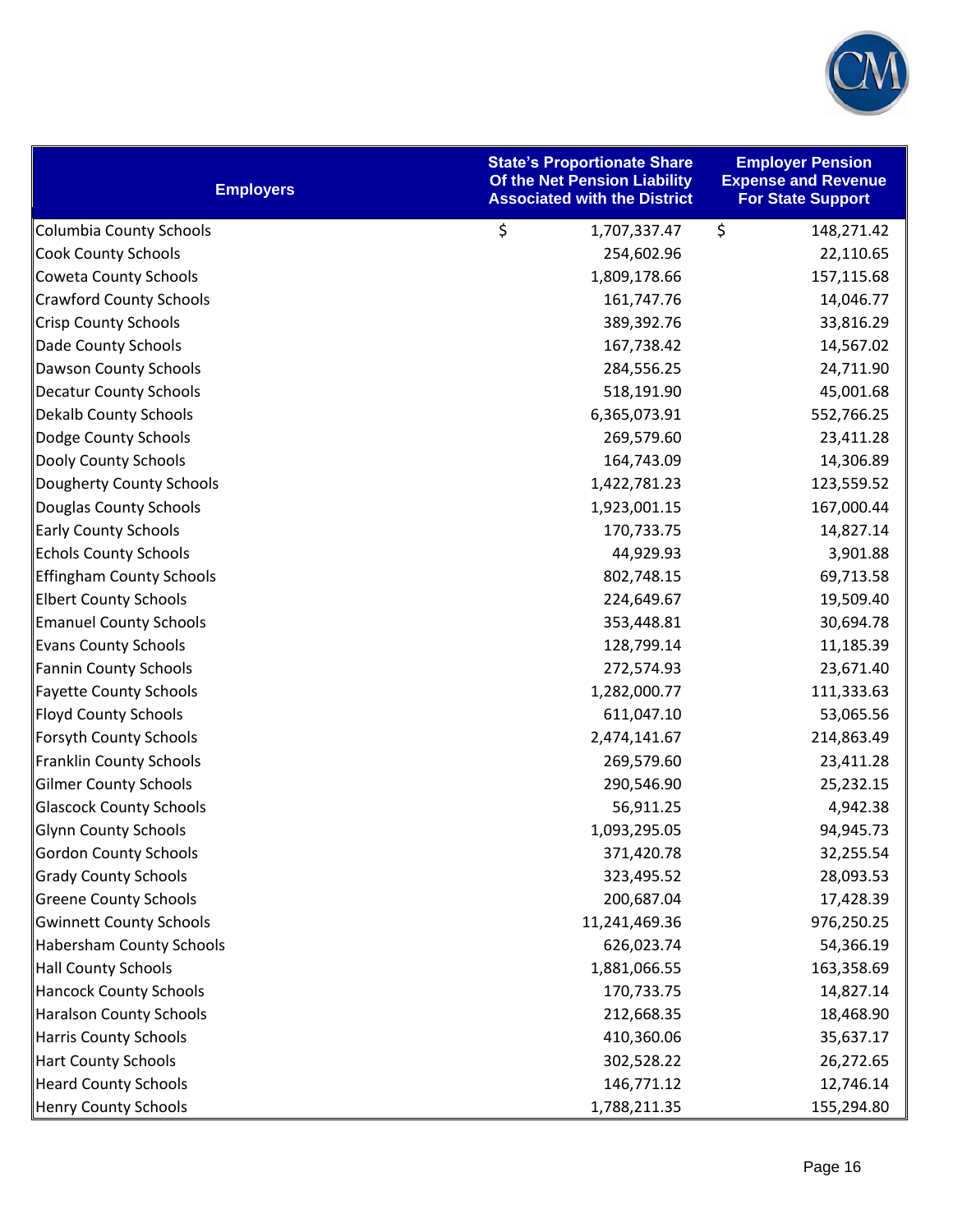

| <b>Employers</b>                 | <b>State's Proportionate Share</b><br>Of the Net Pension Liability<br><b>Associated with the District</b> | <b>Employer Pension</b><br><b>Expense and Revenue</b><br><b>For State Support</b> |
|----------------------------------|-----------------------------------------------------------------------------------------------------------|-----------------------------------------------------------------------------------|
| <b>Houston County Schools</b>    | \$<br>2,303,407.92                                                                                        | \$<br>200,036.35                                                                  |
| <b>Irwin County Schools</b>      | 104,836.51                                                                                                | 9,104.39                                                                          |
| Jackson County Schools           | 608,051.77                                                                                                | 52,805.43                                                                         |
| Jasper County Schools            | 179,719.73                                                                                                | 15,607.52                                                                         |
| Jeff Davis County Schools        | 260,593.61                                                                                                | 22,630.90                                                                         |
| Jefferson County Schools         | 290,546.90                                                                                                | 25,232.15                                                                         |
| Jenkins County Schools           | 110,827.17                                                                                                | 9,624.64                                                                          |
| Johnson County Schools           | 89,859.87                                                                                                 | 7,803.76                                                                          |
| <b>Jones County Schools</b>      | 494,229.27                                                                                                | 42,920.67                                                                         |
| <b>Lamar County Schools</b>      | 221,654.34                                                                                                | 19,249.27                                                                         |
| <b>Lanier County Schools</b>     | 98,845.85                                                                                                 | 8,584.13                                                                          |
| Laurens County Schools           | 527,177.89                                                                                                | 45,782.05                                                                         |
| Lee County Schools               | 605,056.44                                                                                                | 52,545.31                                                                         |
| <b>Liberty County Schools</b>    | 943,528.60                                                                                                | 81,939.47                                                                         |
| <b>Lincoln County Schools</b>    | 137,785.13                                                                                                | 11,965.76                                                                         |
| Long County Schools              | 251,607.63                                                                                                | 21,850.52                                                                         |
| Lowndes County Schools           | 892,608.01                                                                                                | 77,517.34                                                                         |
| <b>Lumpkin County Schools</b>    | 362,434.80                                                                                                | 31,475.16                                                                         |
| <b>Macon County Schools</b>      | 209,673.02                                                                                                | 18,208.77                                                                         |
| <b>Madison County Schools</b>    | 290,546.90                                                                                                | 25,232.15                                                                         |
| <b>Marion County Schools</b>     | 98,845.85                                                                                                 | 8,584.13                                                                          |
| <b>Mcduffie County Schools</b>   | 341,467.49                                                                                                | 29,654.28                                                                         |
| <b>Mcintosh County Schools</b>   | 167,738.42                                                                                                | 14,567.02                                                                         |
| <b>Meriwether County Schools</b> | 317,504.86                                                                                                | 27,573.28                                                                         |
| <b>Miller County Schools</b>     | 107,831.84                                                                                                | 9,364.51                                                                          |
| <b>Mitchell County Schools</b>   | 152,761.77                                                                                                | 13,266.39                                                                         |
| <b>Monroe County Schools</b>     | 458,285.32                                                                                                | 39,799.17                                                                         |
| <b>Montgomery County Schools</b> | 71,887.89                                                                                                 | 6,243.01                                                                          |
| <b>Morgan County Schools</b>     | 239,626.31                                                                                                | 20,810.02                                                                         |
| <b>Murray County Schools</b>     | 476,257.30                                                                                                | 41,359.92                                                                         |
| <b>Muscogee County Schools</b>   | 2,471,146.34                                                                                              | 214,603.37                                                                        |
| <b>Newton County Schools</b>     | 1,440,753.20                                                                                              | 125,120.27                                                                        |
| <b>Oconee County Schools</b>     | 530,173.22                                                                                                | 46,042.18                                                                         |
| <b>Oglethorpe County Schools</b> | 215,663.68                                                                                                | 18,729.02                                                                         |
| <b>Paulding County Schools</b>   | 2,066,776.94                                                                                              | 179,486.45                                                                        |
| Peach County Schools             | 200,687.04                                                                                                | 17,428.39                                                                         |
| <b>Pickens County Schools</b>    | 365,430.13                                                                                                | 31,735.29                                                                         |
| <b>Pierce County Schools</b>     | 230,640.33                                                                                                | 20,029.65                                                                         |
| Pike County Schools              | 230,640.33                                                                                                | 20,029.65                                                                         |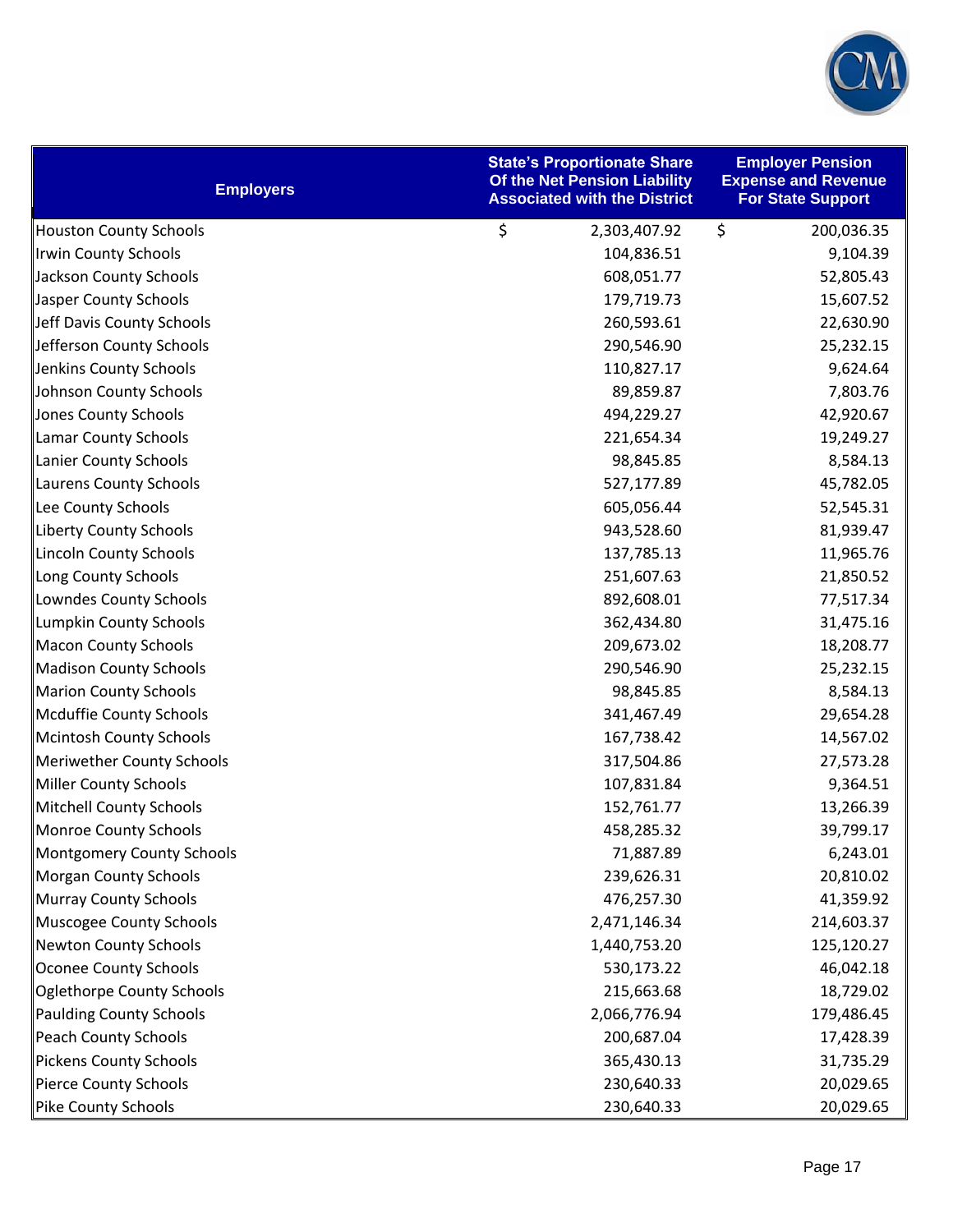

| <b>Employers</b>                     | <b>State's Proportionate Share</b><br>Of the Net Pension Liability<br><b>Associated with the District</b> | <b>Employer Pension</b><br><b>Expense and Revenue</b><br><b>For State Support</b> |
|--------------------------------------|-----------------------------------------------------------------------------------------------------------|-----------------------------------------------------------------------------------|
| <b>Polk County Schools</b>           | \$<br>443,308.68                                                                                          | \$<br>38,498.54                                                                   |
| Pulaski County Schools               | 122,808.48                                                                                                | 10,665.14                                                                         |
| <b>Putnam County Schools</b>         | 302,528.22                                                                                                | 26,272.65                                                                         |
| <b>Quitman County Schools</b>        | 32,948.62                                                                                                 | 2,861.38                                                                          |
| <b>Rabun County Schools</b>          | 233,635.65                                                                                                | 20,289.77                                                                         |
| <b>Randolph County Schools</b>       | 110,827.17                                                                                                | 9,624.64                                                                          |
| <b>Richmond County Schools</b>       | 2,429,211.74                                                                                              | 210,961.61                                                                        |
| Rockdale County Schools              | 1,051,360.44                                                                                              | 91,303.98                                                                         |
| <b>Schley County Schools</b>         | 71,887.89                                                                                                 | 6,243.01                                                                          |
| <b>Screven County Schools</b>        | 218,659.01                                                                                                | 18,989.15                                                                         |
| Seminole County Schools              | 131,794.47                                                                                                | 11,445.51                                                                         |
| <b>Spalding County Schools</b>       | 943,528.60                                                                                                | 81,939.47                                                                         |
| <b>Stephens County Schools</b>       | 482,247.95                                                                                                | 41,880.17                                                                         |
| <b>Stewart County Schools</b>        | 71,887.89                                                                                                 | 6,243.01                                                                          |
| <b>Sumter County Schools</b>         | 440,313.35                                                                                                | 38,238.42                                                                         |
| <b>Talbot County Schools</b>         | 59,906.58                                                                                                 | 5,202.51                                                                          |
| <b>Taliaferro County Schools</b>     | 26,957.96                                                                                                 | 2,341.13                                                                          |
| <b>Tattnall County Schools</b>       | 302,528.22                                                                                                | 26,272.65                                                                         |
| <b>Taylor County Schools</b>         | 137,785.13                                                                                                | 11,965.76                                                                         |
| <b>Telfair County Schools</b>        | 125,803.81                                                                                                | 10,925.26                                                                         |
| <b>Terrell County Schools</b>        | 140,780.46                                                                                                | 12,225.89                                                                         |
| <b>Thomas County Schools</b>         | 365,430.13                                                                                                | 31,735.29                                                                         |
| <b>Tift County Schools</b>           | 413,355.39                                                                                                | 35,897.29                                                                         |
| <b>Toombs County Schools</b>         | 224,649.67                                                                                                | 19,509.40                                                                         |
| <b>Towns County Schools</b>          | 110,827.17                                                                                                | 9,624.64                                                                          |
| <b>Treutlen County Schools</b>       | 86,864.54                                                                                                 | 7,543.63                                                                          |
| <b>Troup County Schools</b>          | 1,114,262.35                                                                                              | 96,766.61                                                                         |
| <b>Turner County Schools</b>         | 83,869.21                                                                                                 | 7,283.51                                                                          |
| <b>Twiggs County Schools</b>         | 86,864.54                                                                                                 | 7,543.63                                                                          |
| <b>Union County Schools</b>          | 236,630.98                                                                                                | 20,549.90                                                                         |
| <b>Upson County Schools</b>          | 449,299.34                                                                                                | 39,018.79                                                                         |
| <b>Walker County Schools</b>         | 874,636.04                                                                                                | 75,956.59                                                                         |
| <b>Walton County Schools</b>         | 1,003,435.18                                                                                              | 87,141.97                                                                         |
| <b>Ware County Schools</b>           | 479,252.62                                                                                                | 41,620.05                                                                         |
| <b>Warren County Schools</b>         | 77,878.55                                                                                                 | 6,763.26                                                                          |
| Washington County Board of Education | 215,663.68                                                                                                | 18,729.02                                                                         |
| <b>Wayne County Schools</b>          | 500,219.93                                                                                                | 43,440.92                                                                         |
| <b>Webster County Schools</b>        | 29,953.29                                                                                                 | 2,601.25                                                                          |
| <b>Wheeler County Schools</b>        | 56,911.25                                                                                                 | 4,942.38                                                                          |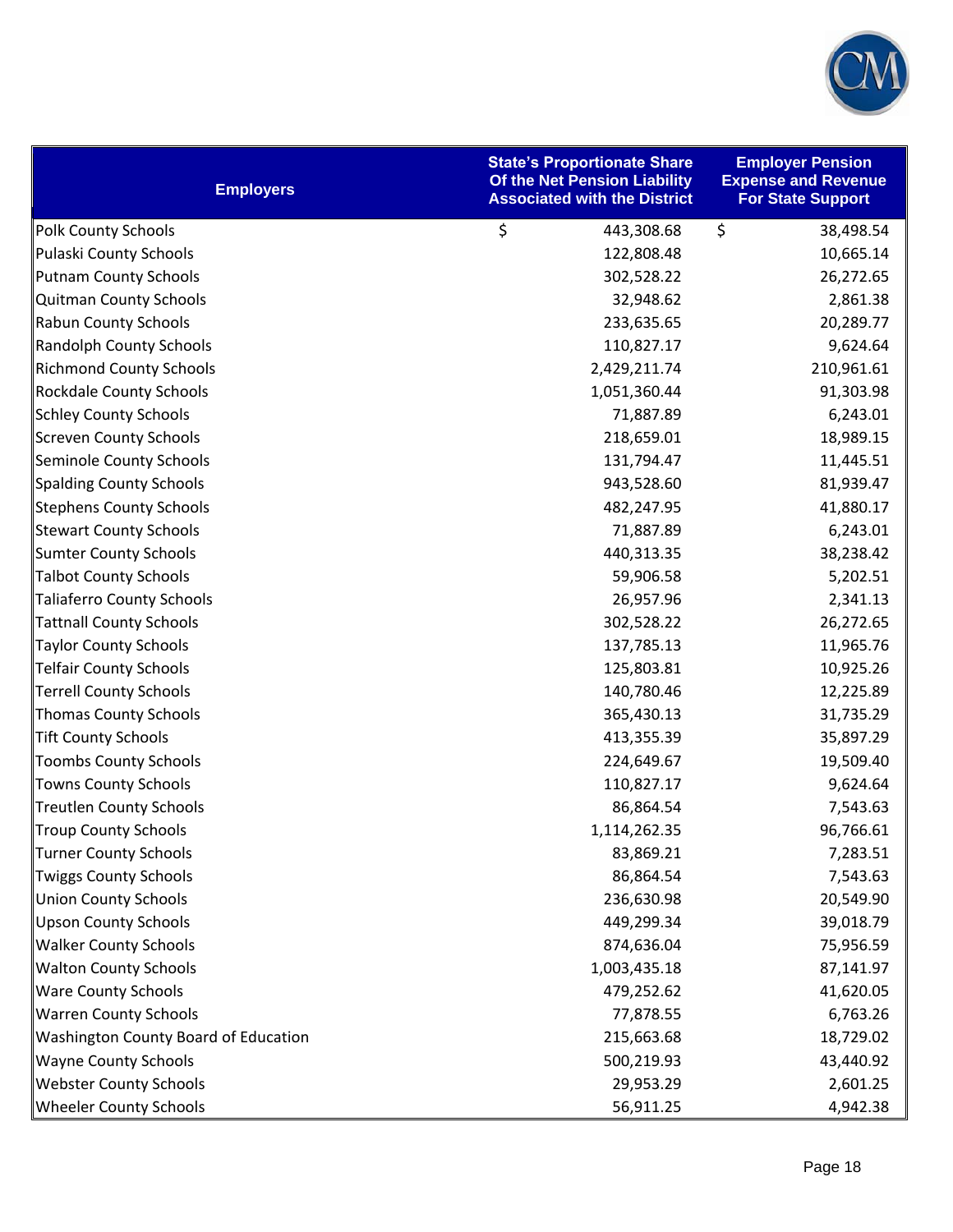

| <b>Employers</b>                       | <b>State's Proportionate Share</b><br>Of the Net Pension Liability<br><b>Associated with the District</b> | <b>Employer Pension</b><br><b>Expense and Revenue</b><br><b>For State Support</b> |
|----------------------------------------|-----------------------------------------------------------------------------------------------------------|-----------------------------------------------------------------------------------|
| White County Board of Education        | \$<br>389,392.76                                                                                          | $\zeta$<br>33,816.29                                                              |
| Whitfield County Schools               | 790,766.83                                                                                                | 68,673.08                                                                         |
| <b>Wilcox County Schools</b>           | 95,850.52                                                                                                 | 8,324.01                                                                          |
| <b>Wilkes County Schools</b>           | 188,705.72                                                                                                | 16,387.89                                                                         |
| <b>Wilkinson County Schools</b>        | 158,752.43                                                                                                | 13,786.64                                                                         |
| Worth County Schools                   | 239,626.31                                                                                                | 20,810.02                                                                         |
| City of Bremen Schools (Haralson)      | 47,925.26                                                                                                 | 4,162.00                                                                          |
| City of Buford Schools (Gwinnett)      | 188,705.72                                                                                                | 16,387.89                                                                         |
| City of Calhoun Schools (Gordon)       | 134,789.80                                                                                                | 11,705.64                                                                         |
| City of Carrollton Schools (Carroll)   | 272,574.93                                                                                                | 23,671.40                                                                         |
| City of Cartersville Schools (Bartow)  | 170,733.75                                                                                                | 14,827.14                                                                         |
| City of Chickamauga Schools (W         | 65,897.24                                                                                                 | 5,722.76                                                                          |
| City of Commerce Schools (Jackson)     | 98,845.85                                                                                                 | 8,584.13                                                                          |
| City of Dalton Schools (Whitfield)     | 344,462.82                                                                                                | 29,914.41                                                                         |
| City of Decatur Schools (Dekalb)       | 272,574.93                                                                                                | 23,671.40                                                                         |
| City of Dublin Schools (Laurens)       | 194,696.38                                                                                                | 16,908.14                                                                         |
| City of Gainesville Schools (Hall)     | 332,481.51                                                                                                | 28,873.91                                                                         |
| City of Jefferson Schools (Jackson)    | 164,743.09                                                                                                | 14,306.89                                                                         |
| City of Marietta Schools (Cobb)        | 434,322.69                                                                                                | 37,718.17                                                                         |
| City of Pelham Schools (Mitchell)      | 89,859.87                                                                                                 | 7,803.76                                                                          |
| City of Rome Schools (Floyd)           | 290,546.90                                                                                                | 25,232.15                                                                         |
| City of Social Circle Schools (Walton) | 86,864.54                                                                                                 | 7,543.63                                                                          |
| City of Thomasville Schools (Thomas)   | 74,883.22                                                                                                 | 6,503.13                                                                          |
| City of Trion Schools (Chattooga)      | 59,906.58                                                                                                 | 5,202.51                                                                          |
| City of Valdosta Schools (Lowndes)     | 667,958.34                                                                                                | 58,007.94                                                                         |
| City of Vidalia Schools (Toomb)        | 122,808.48                                                                                                | 10,665.14                                                                         |
| Charter Conservatory for L and T       | 5,990.66                                                                                                  | 520.25                                                                            |
| International Community School         | 5,990.66                                                                                                  | 520.25                                                                            |
| <b>Fulton Educational Services Inc</b> | 5,990.66                                                                                                  | 520.25                                                                            |
| Georgia Magnet Charter School          | 5,990.66                                                                                                  | 520.25                                                                            |
| <b>GA Military College</b>             | 218,659.01                                                                                                | 18,989.15                                                                         |
| KIPP Metro Atlanta Collaborative Inc   | <u>170,733.75</u>                                                                                         | 14,827.14                                                                         |
| <b>Total State of Georgia</b>          | \$<br>109,012,000.00                                                                                      | \$<br>9,467,000.00                                                                |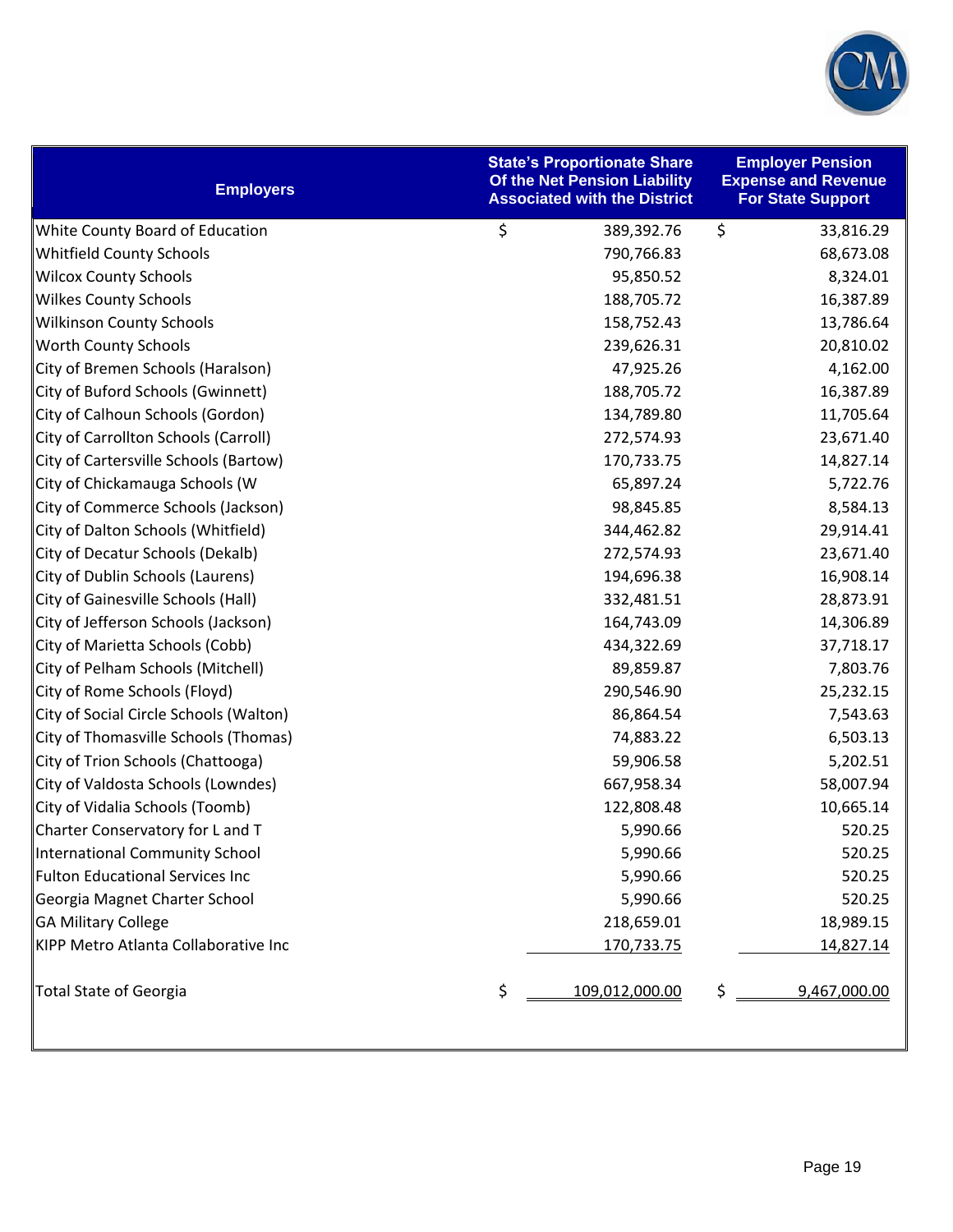

## **SCHEDULE C**

### **SUMMARY OF MAIN PLAN PROVISIONS**

The Georgia Public School Employees Retirement System (PSERS) is a cost-sharing multiple employer defined benefit pension plan established by the Georgia General Assembly in 1969 for the purpose of providing retirement allowances and other benefits for public school employees who are not eligible for membership in the Teachers Retirement System of Georgia.

Normal Retirement Benefit

| Eligibility                          | Age 65 and 10 years of creditable service.                                                                                                                                                    |
|--------------------------------------|-----------------------------------------------------------------------------------------------------------------------------------------------------------------------------------------------|
| <b>Benefit</b>                       | Monthly benefit is \$14.75 multiplied by years of creditable service. For<br>members with retirement dates prior to July 1, 2013, a one-time 1.75%<br>increase is made at time of retirement. |
| <b>Early Retirement Benefit</b>      |                                                                                                                                                                                               |
| Eligibility                          | Age 60 and 10 years of creditable service.                                                                                                                                                    |
| <b>Benefit</b>                       | Accrued benefit reduced by 6% for each year member is under age<br>65.                                                                                                                        |
| <b>Disability Retirement Benefit</b> |                                                                                                                                                                                               |
| Eligibility                          | 15 years of creditable service.                                                                                                                                                               |
| <b>Benefit</b>                       | Accrued benefit payable immediately.                                                                                                                                                          |
| Deferred Vested Retirement Benefit   |                                                                                                                                                                                               |
| Eligibility                          | 10 years of creditable service. Member contributions not withdrawn.                                                                                                                           |
| <b>Benefit</b>                       | Accrued benefit deferred to age 65 or reduced benefit payable at age<br>60.                                                                                                                   |
| Death Benefit                        |                                                                                                                                                                                               |
| Eligibility                          | Death in service and the member is at least age 60 and has at least 10<br>years of creditable service.                                                                                        |
| <b>Benefit</b>                       | Benefit payable to beneficiary under the joint and survivor annuity<br>payment option.                                                                                                        |
|                                      | If the member dies in service under age 60 or with less than 10 years<br>of creditable service his beneficiary receives a refund of the member's<br>accumulated contributions.                |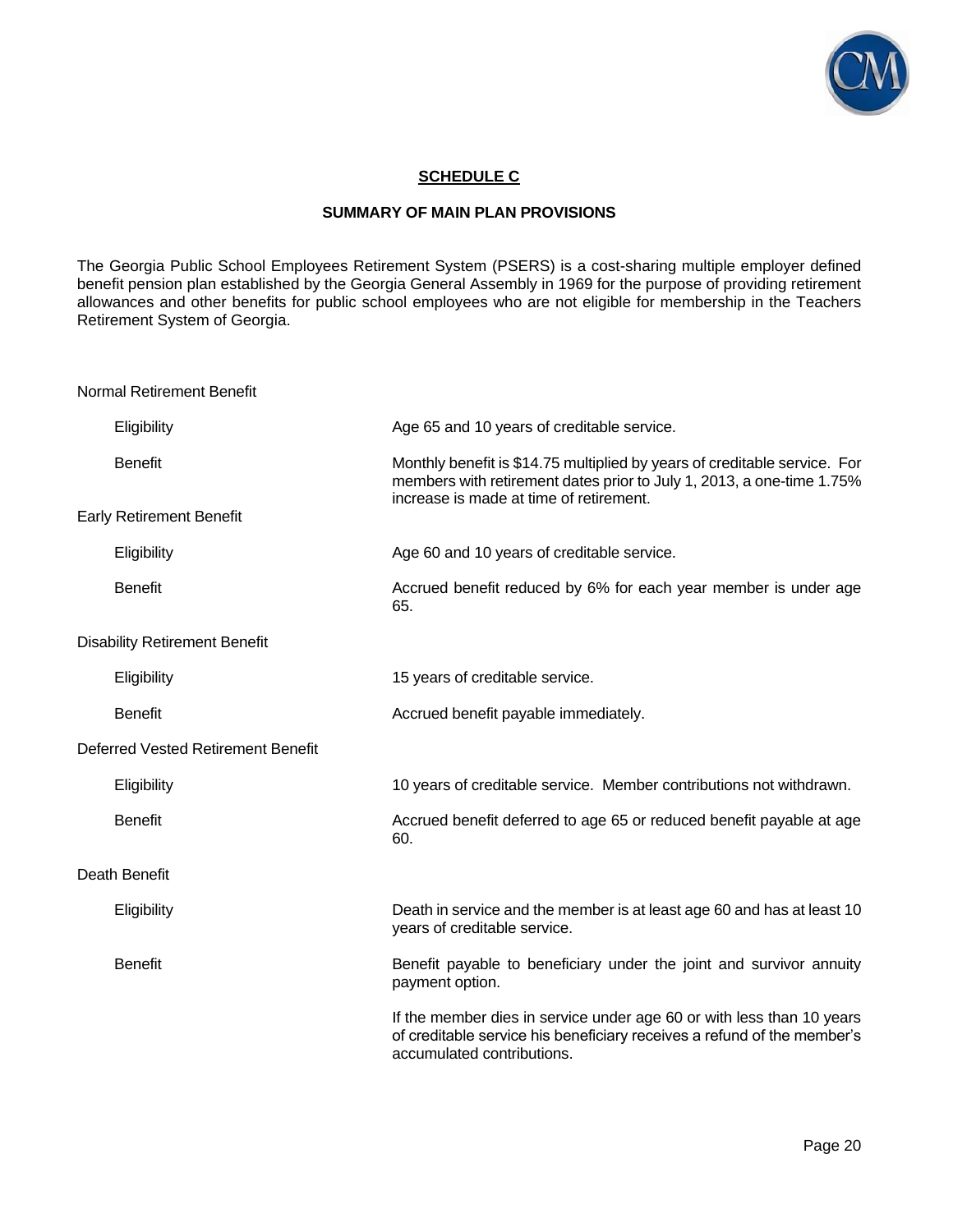

## Termination Benefit

| Eligibility                 | Less than 10 years of creditable service.                                                                                                                          |                                                                                               |  |
|-----------------------------|--------------------------------------------------------------------------------------------------------------------------------------------------------------------|-----------------------------------------------------------------------------------------------|--|
| <b>Benefit</b>              |                                                                                                                                                                    | Return of the member's accumulated contributions.                                             |  |
| <b>Payment Options</b>      | (1)<br>contributions.                                                                                                                                              | Life annuity. Guaranteed payment of accumulated member                                        |  |
|                             | (2)                                                                                                                                                                | Joint and survivorship annuity.                                                               |  |
|                             | (3)                                                                                                                                                                | Certain and life annuity.                                                                     |  |
| Post-Retirement Adjustments | The Board may from time to time grant a Cost of Living Adjustment.                                                                                                 |                                                                                               |  |
| Contributions               |                                                                                                                                                                    |                                                                                               |  |
| By Members                  | Members who joined the System prior to July 1, 2012 contribute \$4 per<br>month. Members joining the System on or after July 1, 2012 contribute<br>\$10 per month. |                                                                                               |  |
| By Employers                |                                                                                                                                                                    | Employer contributions are actuarially determined and approved and<br>certified by the Board. |  |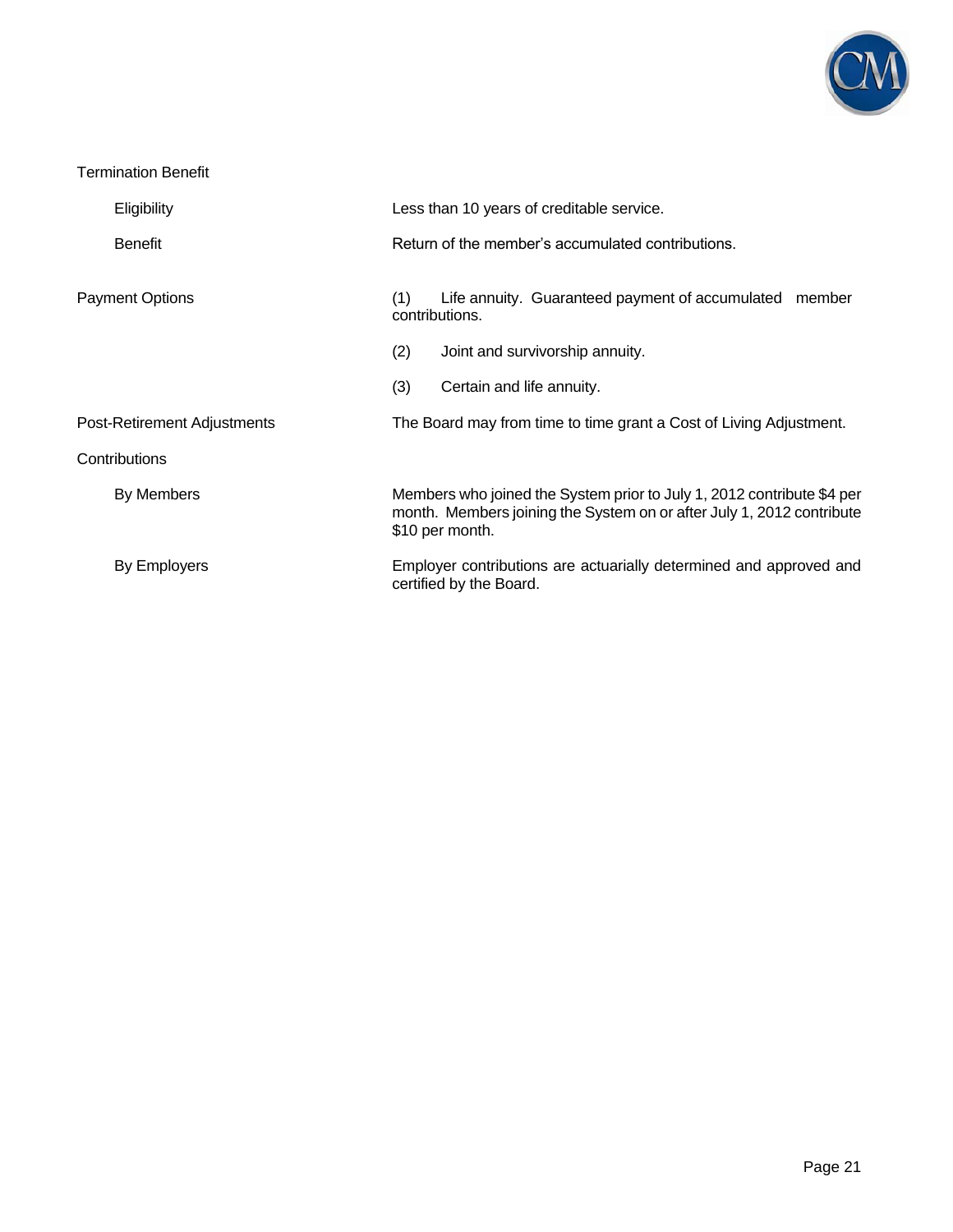

## **SCHEDULE D**

## **STATEMENT OF ACTUARIAL ASSUMPTIONS AND METHODS**

Adopted by the Board December 16, 2010.

**VALUATION INTEREST RATE:** 7.50% per annum, compounded annually, net of investment expenses, composed of a 3.00% inflation assumption and a 4.50% real rate of investment return assumption.

**SEPARATIONS BEFORE SERVICE RETIREMENT:** Representative values of the assumed annual rates of separation before service retirement are as follows:

|                                                    |                                                                       | <b>Annual Rates of Withdrawal</b><br><b>Years of Service</b> |                                           |
|----------------------------------------------------|-----------------------------------------------------------------------|--------------------------------------------------------------|-------------------------------------------|
| Age                                                | $0 - 4$                                                               | $5 - 9$<br><b>Males</b>                                      | 10 & Over                                 |
| 20<br>25<br>30<br>35<br>40<br>45<br>50<br>55<br>60 | 35.0%<br>30.0<br>27.0<br>24.0<br>21.0<br>20.0<br>18.0<br>15.0<br>13.0 | 17.0%<br>16.0<br>14.0<br>12.0<br>11.0<br>11.0<br>9.0<br>9.0  | 14.0%<br>9.0<br>7.0<br>6.5<br>6.5<br>6.0  |
|                                                    |                                                                       | <b>Females</b>                                               |                                           |
| 20<br>25<br>30<br>35<br>40<br>45<br>50<br>55<br>60 | 34.0%<br>29.0<br>24.0<br>20.0<br>17.0<br>16.0<br>14.0<br>12.0<br>11.0 | 19.0%<br>15.0<br>13.0<br>12.0<br>10.0<br>9.0<br>8.0<br>7.0   | 11.0%<br>10.0<br>8.0<br>7.0<br>6.5<br>6.0 |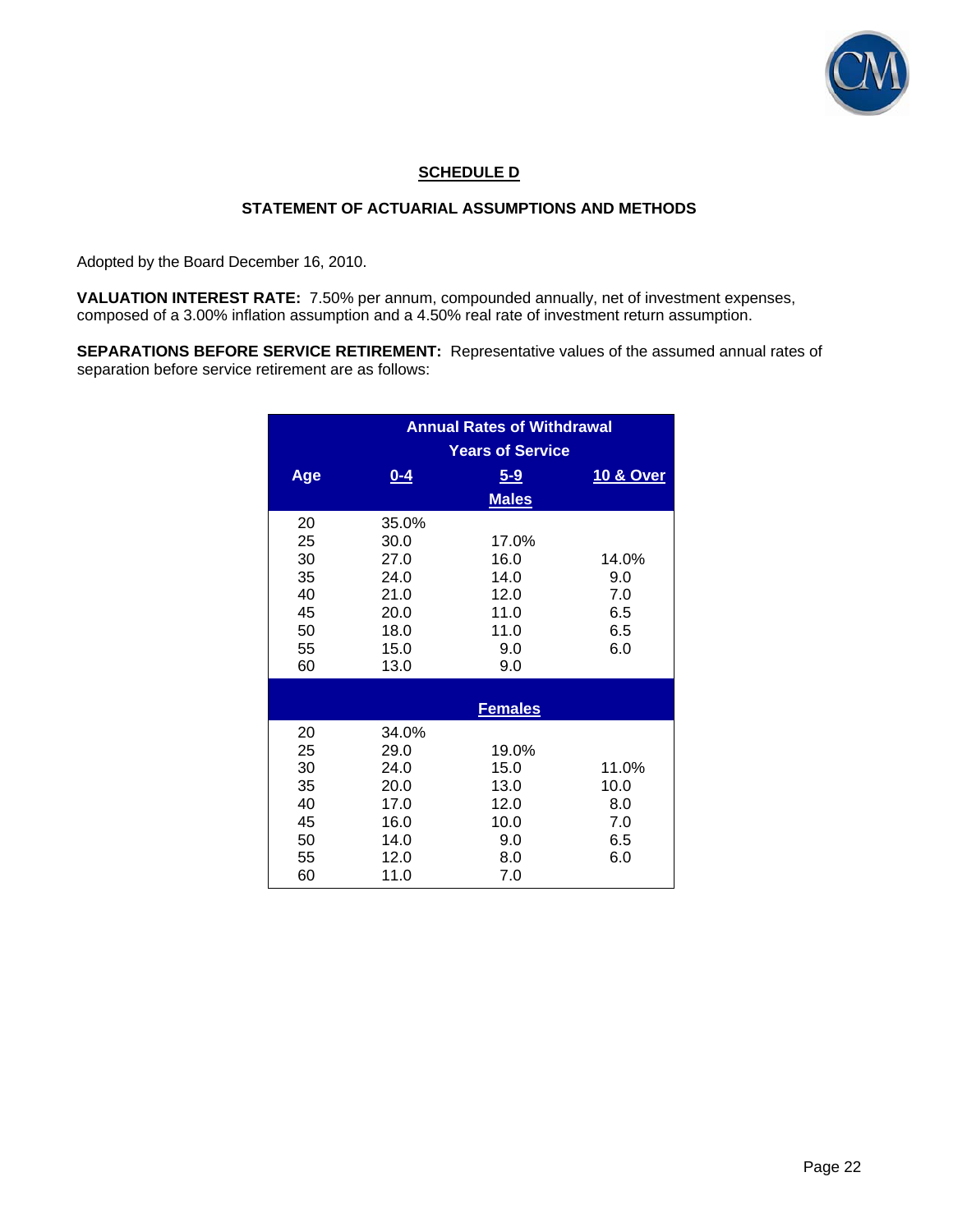

|     |              | <b>Annual Rates of</b> |          |
|-----|--------------|------------------------|----------|
| Age |              | <b>Death</b>           |          |
|     | <b>Males</b> | <b>Females</b>         |          |
| 20  | 0.036%       | 0.019%                 | $0.00\%$ |
| 25  | 0.038        | 0.021                  | 0.00     |
| 30  | 0.050        | 0.026                  | 0.00     |
| 35  | 0.084        | 0.048                  | 0.00     |
| 40  | 0.114        | 0.071                  | 0.01     |
| 45  | 0.162        | 0.112                  | 0.04     |
| 50  | 0.245        | 0.168                  | 0.09     |
| 55  | 0.420        | 0.272                  | 0.23     |
| 60  | 0.778        | 0.506                  | 0.35     |
| 65  | 1.441        | 0.971                  | 0.00     |

## **RETIREMENT:**

| Age | <b>Annual Rate</b> | Age       | <b>Annual Rate</b> |
|-----|--------------------|-----------|--------------------|
| 60  | 15%                | 68        | 25%                |
| 61  | 15                 | 69        | 25                 |
| 62  | 22                 | 70        | 25                 |
| 63  | 18                 | 71        | 25                 |
| 64  | 18                 | 72        | 25                 |
| 65  | 28                 | 73        | 25                 |
| 66  | 25                 | 74        | 25                 |
| 67  | 25                 | 75 & Over | 100                |

**DEATHS AFTER RETIREMENT:** The RP-2000 Combined Table set forward one year for males is used for the period after service retirement and for beneficiaries of deceased members. The RP-2000 Disabled Mortality Table set back 2 years for males and set forward one year for females is used for the period after disability retirement. There is a margin for future mortality improvement in the tables used by the System. Based on the results of the most recent experience study adopted by the Board on December 16, 2010, the numbers of expected future deaths are 8-10% less than the actual number of deaths that occurred during the study period for healthy retirees and 18-33% less than expected under the selected table for disabled retirees. Representative values of the assumed annual rates of mortality for service retirements and beneficiaries are as follows:

| Age | Men    | Women  | Age | <b>Men</b> | Women  |
|-----|--------|--------|-----|------------|--------|
| 40  | 0.114% | 0.071% | 65  | 1.441%     | 0.971% |
| 45  | 0.162  | 0.112  | 70  | 2.457      | 1.674  |
| 50  | 0.245  | 0.168  | 75  | 4.217      | 2.811  |
| 55  | 0.420  | 0.272  | 80  | 7.204      | 4.588  |
| 60  | 0.768  | 0.506  | 85  | 12.280     | 7.745  |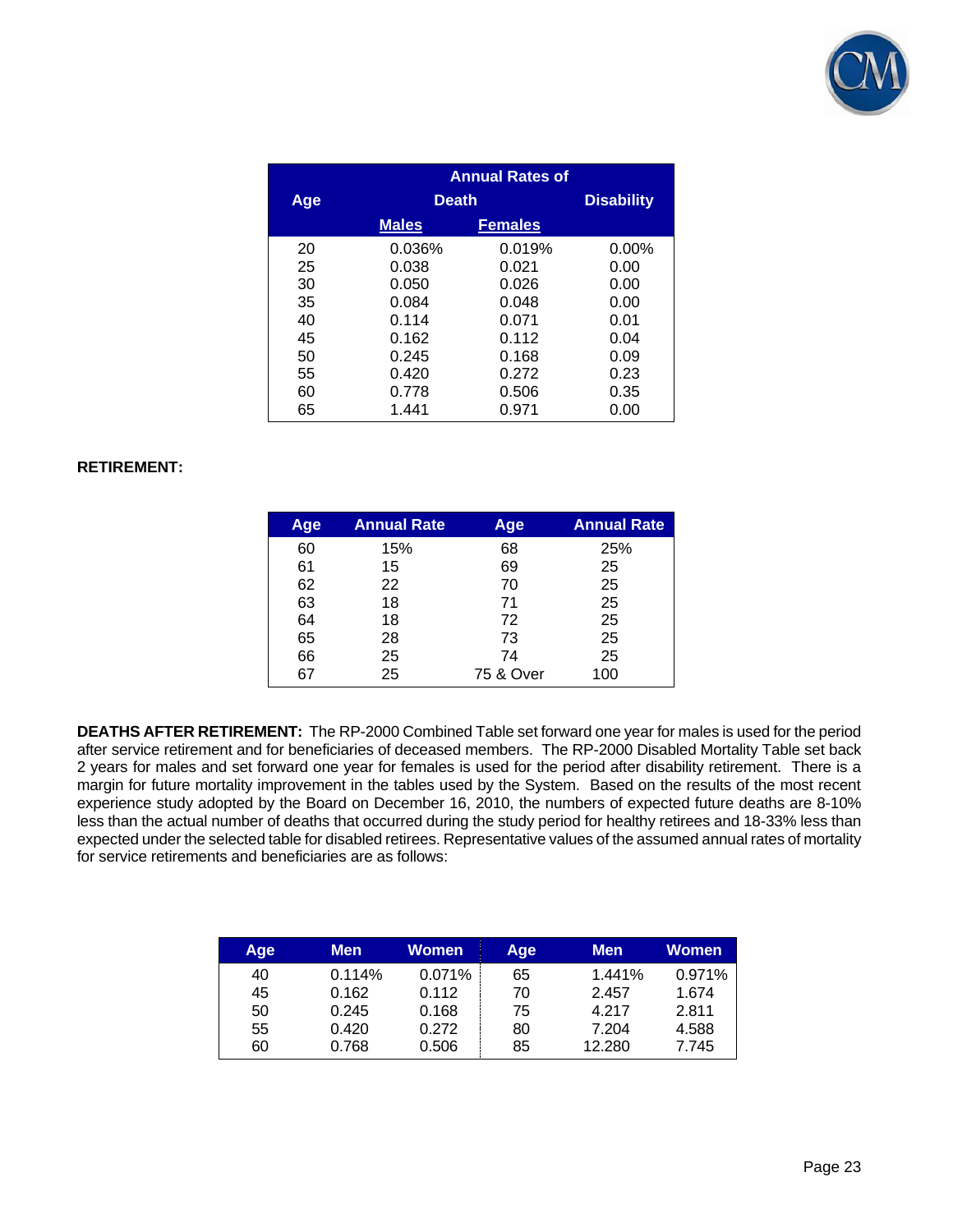

**ADMINISTRATIVE EXPENSES**: Budgeted administrative expenses are added to the normal cost contribution.

**AMORTIZATION METHOD**: Level dollar amortization.

**ASSET METHOD:** Market value.

**VALUATION METHOD:** Entry age actuarial cost method. See Schedule E for a brief description of this method.

**COST-OF-LIVING ADJUSTMENT (COLA):** 1.5% semi-annually.

**TERMINATING VESTED MEMBERS**: 75% of active vested members who terminate are assumed to elect a refund in lieu of a benefit. Benefits are assumed to begin at age 65.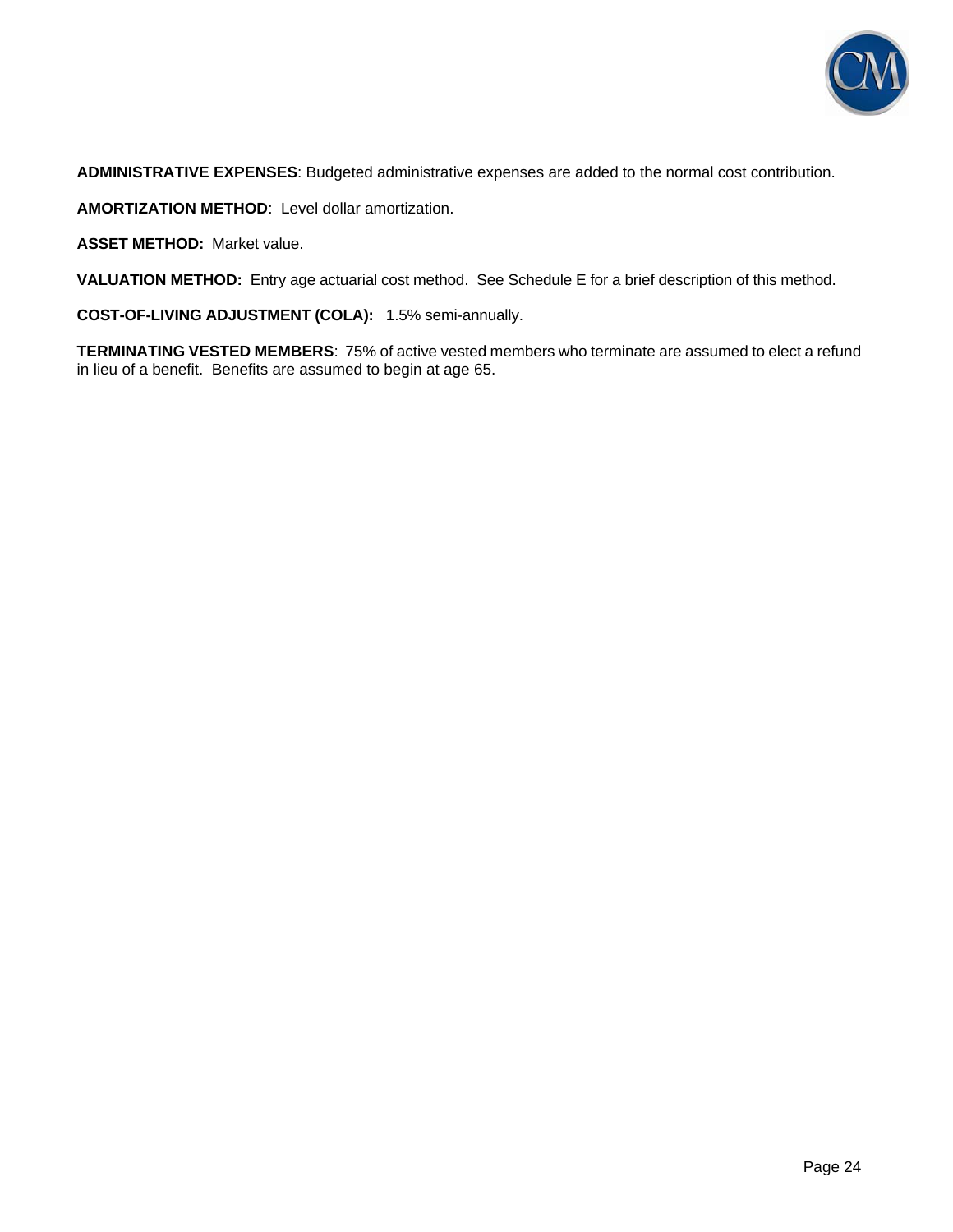

## **SCHEDULE E**

## **FUNDING POLICY OF THE PSERS BOARD OF TRUSTEES**

The purpose of this Funding Policy is to state the overall objectives for the Georgia Public School Employees Retirement System (System), the benchmarks that will be used to measure progress in achieving those goals, and the methods and assumptions that will be employed to develop the benchmarks. It is the intent of the PSERS Board of Trustees that the Funding Policy outlined herein will remain unchanged until the objectives below are met.

### **I. Funding Objectives**

The goal in requiring employer and member contributions to the System is to accumulate sufficient assets during a member's employment to fully finance the benefits the member is expected to receive throughout retirement. In meeting this objective, the System will strive to meet the following funding objectives:

- To develop a pattern of contributions expressed as both a total dollar amount and as a dollar amount per active member and measured by valuations prepared in accordance with applicable State laws and the principles of practice prescribed by the Actuarial Standards Board.
- To maintain an increasing funded ratio (ratio of actuarial value of assets to actuarial accrued liabilities) that reflects a trend of improved actuarial condition. The long-term objective is to obtain a 100% funded ratio over a reasonable period of future years.
- To maintain adequate asset levels to finance the benefits promised to members and monitor the future demand for liquidity.
- To promote intergenerational equity for taxpayers with respect to contributions required for the benefits provided by the System.

#### **II. Measures of Funding Progress**

To track progress in achieving the System's funding objectives, the following measures will be determined annually as of the actuarial valuation date (with due recognition that a single year's results may not be indicative of long-term trends):

- **Funded Ratio** The funded ratio, defined as the actuarial value of assets divided by the actuarial accrued liability, should increase over time, before adjustments for changes in benefits, actuarial methods, and/or actuarial adjustments. The target funded ratio will be 100 percent within 25 years of the valuation date for the first valuation conducted following the adoption of this Policy (i.e. the June 30, 2013 valuation date).
- **Unfunded Actuarial Accrued Liability (UAAL)**
	- o **Transitional UAAL** The UAAL established as of the initial valuation date for which this funding policy is adopted shall be known as the Transitional UAAL.
	- o **New Incremental UAAL** Each subsequent valuation will produce a New Incremental UAAL consisting of all benefit changes, assumption and method changes and experience gains and/or losses that have occurred since the previous valuations.
- **UAAL Amortization Period** 
	- $\circ$  The transitional UAAL will be amortized over a closed 25 year period beginning on the initial valuation date for which this funding policy is adopted.
	- o Each New Incremental UAAL shall be amortized over a closed 25 year period beginning with the year it is incurred.

#### **Employer Contributions**

- o **Employer Normal Contributions**  the contribution determined as of the valuation date each year to fund the employer portion of the annual normal cost of the System based on the assumptions and methods adopted by the Board.
- $\circ$  In each valuation subsequent to the adoption of this funding policy the required employer contributions will be determined as the summation of the employer Normal Contribution, a